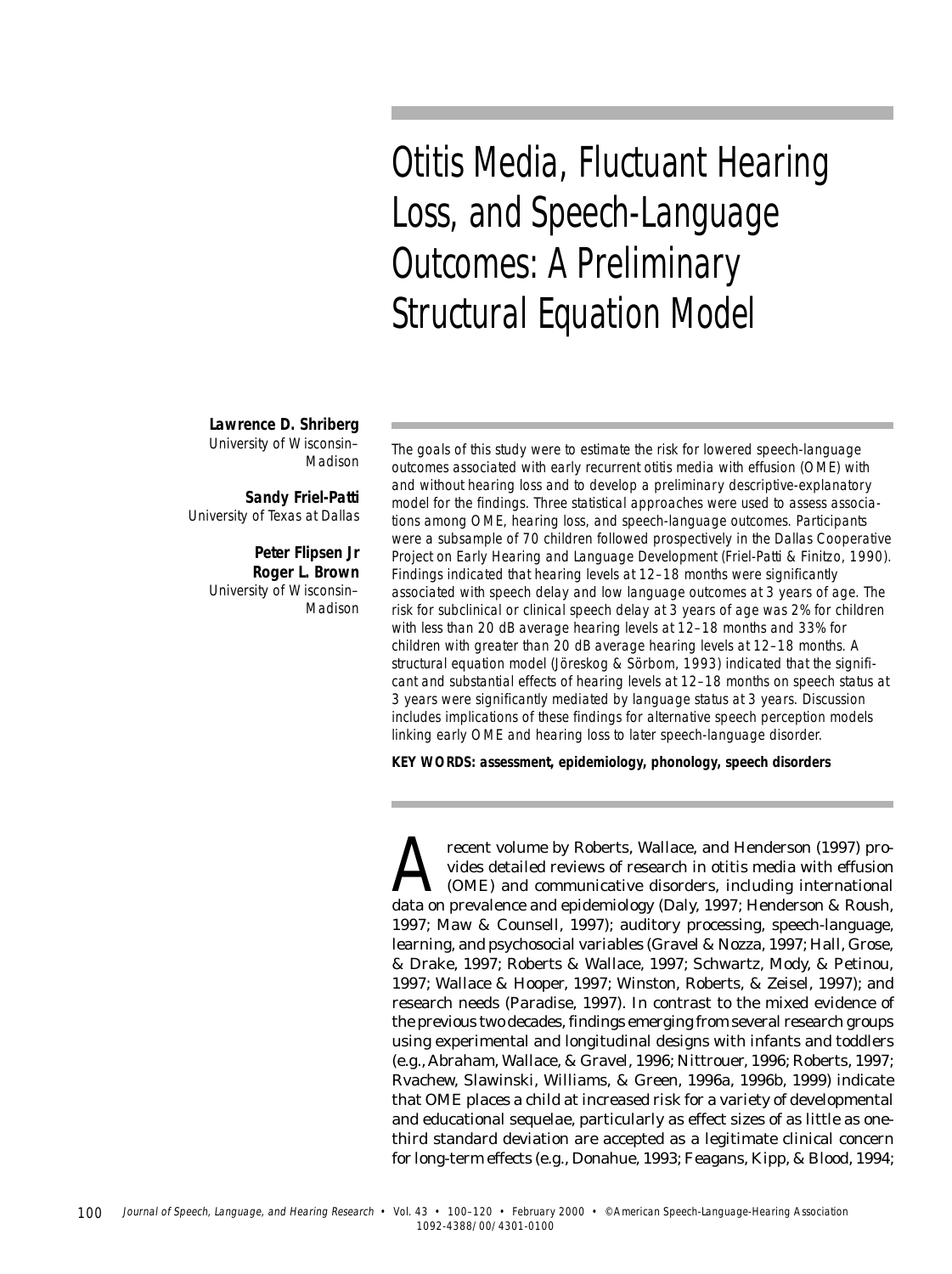Friel-Patti, 1990; Gravel & Wallace, 1992, 1995; Paradise, 1997; Robb, Psak, & Pang-Ching, 1993; Shriberg et al., 1999). These trends (reviewed in Roberts et al., 1997) notwithstanding, a review of the more than two dozen OME studies since Holm and Kunze (1969) reporting clinical speech data indicates that there are no available studies that estimate the risk for speech disorder associated with early recurrent OME with and without hearing loss (cf. Shriberg et al., 2000).

Three constraints appear to explain the lack of risk data on OME, hearing loss, and speech disorder. First, the research designs used in the most widely cited OMEspeech studies have typically included retrospective data on the frequency, type, and duration of episodes of otitis media, but not on hearing levels. Second, among the more recent prospective designs that do include hearing data, the classification of speech disorder has typically been based on limited speech measures that may be insensitive to subclinical levels of disorder, particularly with young children for whom more severe involvement may manifest later in development (cf. Shriberg et al., 1999). Third, the statistical analyses and models used to relate precursor to outcome variables in OMEspeech studies have focused on association and groupcomparison statistics (e.g., correlations, *t* tests) rather than biostatistical techniques to estimate per-child risk (cf. Sackett, Haynes, Guyatt, & Tugwell, 1991). Moreover, few have attempted to model direct, moderating, and mediating pathways (see Baron & Kenny, 1986; Brown, 1997) linking early OME with or without hearing loss to later speech-language disorder.

The primary goal of the present study was to estimate the risk for speech disorder at 3 years of age for children with early recurrent OME and hearing loss at 6–18 months. The secondary goal was to use a structural equation modeling technique to develop a preliminary explanatory model for the findings.

#### **Sample**

**Dallas Cooperative Project on Early Hearing and Language Development.** Participants were a subsample of 70 children from a total of 483 followed prospectively in the Dallas Cooperative Project on Early Hearing and Language Development (Friel-Patti & Finitzo, 1990). Children enrolled in the larger study were recruited from a private pediatric practice in Dallas, Texas. The socioeconomic status of all families was middle to high-middle on the Hollingshead scale (1975). Children enrolled in the Dallas project met the following criteria: (a) monolingual English homes, (b) full-term gestation (37 weeks or greater), (c) singleton birth, (d) birth weight greater than 2400 grams, (e) Apgar at least 7/8, (f) normal newborn examination, and (g) typically developing at time of enrollment (no noted neurological

problems or major physical defects). Families with children meeting these criteria were approached in the pediatrician's office by a study representative at or before the infant's 3-month well-baby check; all participants were enrolled at or before the 6-month well-baby evaluation. A total of 256 boys (53%) and 227 girls (47%) were followed from 6 months to 3 years of age.

**Subsample of the Dallas Data for the Present Study.** For the goals of the present study, a subsample of 70 children from the Dallas project was eventually assembled using two inclusionary criteria. First, eligible participants had to have complete records available for all tests given in the Dallas study (i.e., participants had a good record of compliance), including the audiocassette tape of a spontaneous language sample obtained at 3 years of age. A total of 111 of the 483 children met this inclusionary criterion. Records for these children and the original tape recordings of the conversational language samples were forwarded to Madison for analysis. Second, eligible participants had to have speech samples suitable for the planned analyses. In Madison, two experienced research transcribers glossed the 111 language samples and made judgments of the suitability of the tapes for speech sampling based on the technical quality of the tapes (recorded in the mid-1980s) and on the linguistic content and length of the speech sample. Token frequency criteria developed in prior work in child phonology ensured that the speech samples would be appropriate for computer-based analyses of the speech samples (cf. Shriberg, 1986). These procedures yielded the 70 acceptable audiotaped conversational speech samples.

### **Otitis Media Assessment and Classification**

OME was monitored in the Dallas project using both pneumatic otoscopy and tympanometry. Children were monitored in three settings: (a) home or day-care centers where tympanometry was performed, (b) well-child and sick-child visits to the pediatrician's office where both otoscopy and tympanometry were performed, and (c) twice yearly comprehensive assessments at the Callier Center for Communication Disorders where otoscopy, tympanometry, and age-appropriate hearing assessments were performed. For children 6–18 months of age, the minimum contact was an immittance check every 6 weeks, with 12 weeks as the maximum allowable time between visits.

**Pneumatic Otoscopy.** Otoscopy was performed by one of two otolaryngologists or a pediatrician, depending on the setting. Otoscopic findings from one otolaryngologist were validated to myringotomy with resultant sensitivity of 97% and specificity of 94%. These data were analyzed using Cohen's Kappa to correct for chance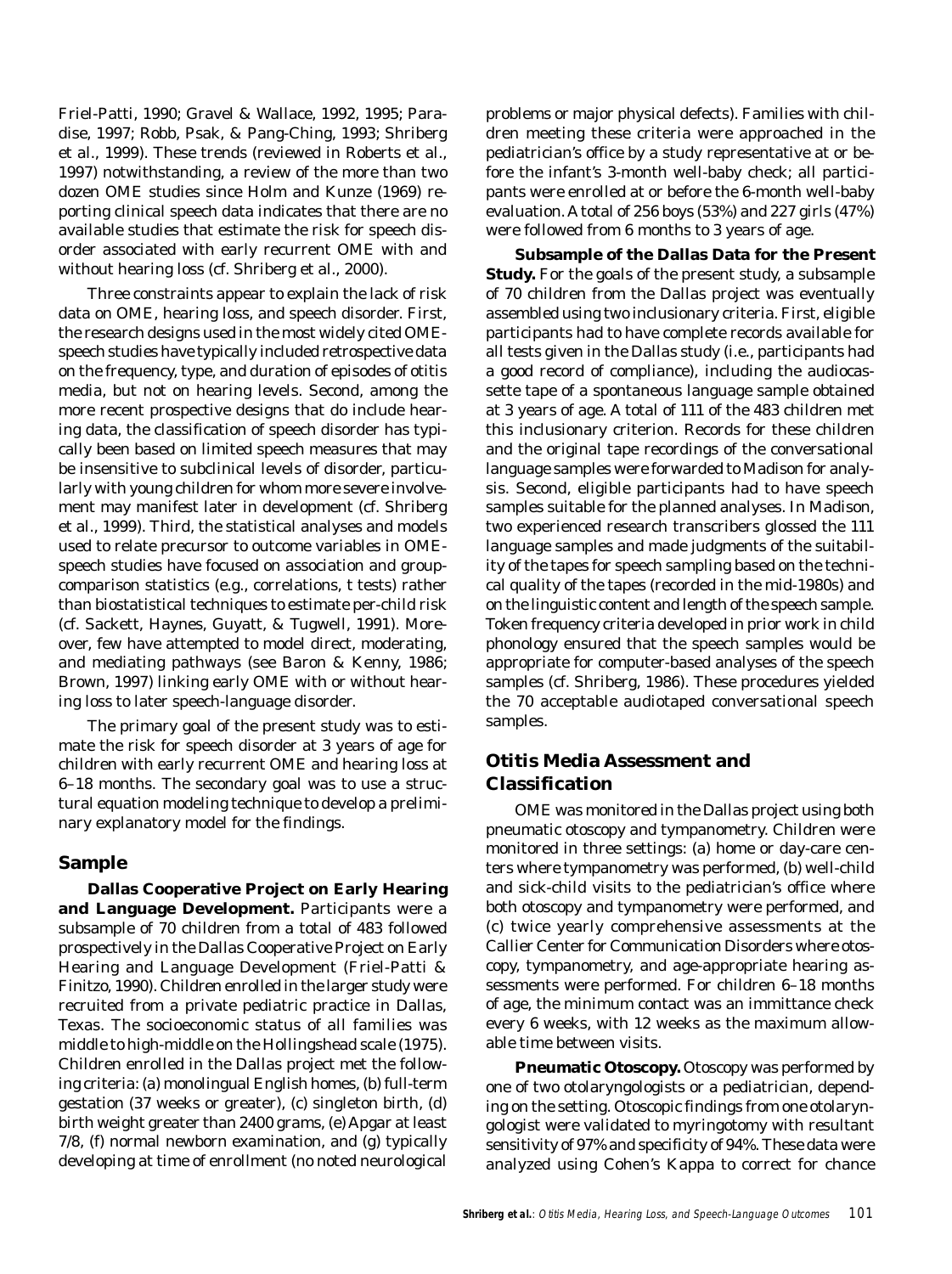agreement; the Kappa-corrected value was .91 (Cohen, 1960). Interexaminer reliability was performed yearly comparing the validated otoscopist to the other examiners. Agreement exceeded 85% at each check.

**Tympanometry.** Tympanometry screening was completed using an automated microprocessor-controlled, one-component admittance instrument (Maico 610) with a 226-Hz probe frequency. The tympanometric classification employed was similar to that described by Paradise, Smith, and Bluestone (1976). Identical variants could not be employed because of differences in the instruments used in the two studies (see Friel-Patti & Finitzo, 1990, for complete description). Tympanometry prior to myringotomy was performed on a sample of 150 ears to validate the procedures used to identify OME.

**Algorithm for OME.** Results of pneumatic otoscopy and tympanometry were combined into an algorithm originally described by Cantekin (1983) and updated by Brostoff and Cantekin (1988). The algorithm collapses multiple tympanometric and otoscopic variables into one variable. OME was absent when a Type A tympanogram was obtained and present when a Type B tympanogram was obtained. Otoscopic confirmation was not required. However, in keeping with tympanometric validation of myringotomy results, all other abnormal tympanograms required otoscopic confirmation before a diagnosis of OME was made. If otoscopy was not available (i.e., in the home or day-care center visits), the decision was based on immittance alone, although these data were analyzed separately. The otoscopic observation of liquid meniscus, even in the presence of a Type A tympanogram, always yielded a diagnosis of OME.

**Otologic Classification.** For the planned risk analyses in the present study, a procedure was needed to categorize the 70 children's otologic histories during each of three time periods: 6–12 months, 12–18 months, and 6–18 months. First, using the widely applied 29 days per episode criterion developed by the Boston study

group (Teele, Klein, Rosner, & The Greater Boston Otitis Media Study Group, 1984), the number of effusion episodes was calculated for each child during each period. For the 6–12 month and 12–18 month periods, the total number of days with effusion during the period was divided by 29 to yield a three-category ordinal scale: 0.0–0.9 episodes, 1.0–1.9 episodes, and 2.0 or more episodes. A similar procedure was used for the 6–18 month period with two modifications. First, to accommodate the 100% increase in time frame, the criterion for each category was doubled (0.0–1.9 episodes, 2.0–3.9 episodes, and 4.0 or more episodes). Second, to ensure that effusion was chronic throughout the period, the middle category required at least 0.5 episode of effusion and the most involved category required at least 1.0 episode in each 6-month period.

The categorical criteria were then used to classify a child's OME history as affected (OME+) or nonaffected (OME–). Children classified as OME+ met the most involved criteria for days with effusion (i.e., 2 or more episodes during the 6-month period and 4 or more for the 12-month period). To address the likelihood of false negatives, analyses were completed using both the less and more stringent days with effusion criteria to classify a child as OME–.

The data on the left side of Table 1 summarize the number and gender of children in each developmental period whose history of otitis media with effusion met the less and more stringent criteria. Notice that, whereas the less stringent criteria includes fewer children meeting the criterion for OME– compared to the more stringent criteria, the number of children classified as OME+ is the same in both classifications. As shown in the bottom row of Table 1, two-tailed Fisher exact tests indicated that there were no statistically significant differences in the proportion of children of each gender meeting otitis media classification criteria for OME+ and OME– for the six comparisons.

**Table 1.** Summary of cell sizes and gender characteristics of the 70 children classified by otitis media and hearing level histories from 6 to 18 months of age. See text for description of criteria used to classify children's otitis media histories as affected (OME+) or nonaffected (OME–) and their hearing histories as affected (HL+) or nonaffected (HL–).

|                                |    |                                        |               |             |    | Otitis media history |    |                                        |           |             |           |            | Hearing level history |            |     |             |       |            |  |
|--------------------------------|----|----------------------------------------|---------------|-------------|----|----------------------|----|----------------------------------------|-----------|-------------|-----------|------------|-----------------------|------------|-----|-------------|-------|------------|--|
|                                |    | Less stringent classification criteria |               |             |    |                      |    | More stringent classification criteria |           |             |           |            |                       |            |     |             |       |            |  |
|                                |    | $6-12$ mos                             |               | $12-18$ mos |    | $6-18$ mos           |    | $6-12$ mos                             |           | $12-18$ mos |           | $6-18$ mos |                       | $6-12$ mos |     | $12-18$ mos |       | $6-18$ mos |  |
|                                |    | OME+ OME-                              |               | OME+ OME-   |    | OME+ OME-            |    | OME+ OME-                              | OME+ OME- |             | OME+ OME- |            | HL+                   | HL-        | HL+ | HL-         | $HL+$ | HL-        |  |
| <b>Boys</b>                    |    | 19                                     | $\mathcal{P}$ | 24          | 3  | 23                   |    | 16                                     | 2         | 19          | 3         | 19         | 8                     | 20         |     | 19          | 5     | 21         |  |
| Girls                          |    | 34                                     |               | 34          | 5. | 36                   |    | 23                                     |           | 24          | 5         | 27         | 14                    | 26         | 8   | 29          |       | 30         |  |
| Total                          | 14 | 53                                     | 9             | 58          | 8  | 59                   | 14 | 39                                     | 9         | 43          | 8         | 46         | 22                    | 46         | 15  | 48          | 12    | 51         |  |
| p value <sup>a</sup>           |    | $.368$ ns                              |               | $.465$ ns   |    | $1.000$ ns           |    | $.754$ ns                              |           | $.283$ ns   |           | $1.000$ ns |                       | $.610$ ns  |     | $.766$ ns   |       | $1.000$ ns |  |
| official contracts of the city |    |                                        |               |             |    |                      |    |                                        |           |             |           |            |                       |            |     |             |       |            |  |

a Fisher exact test.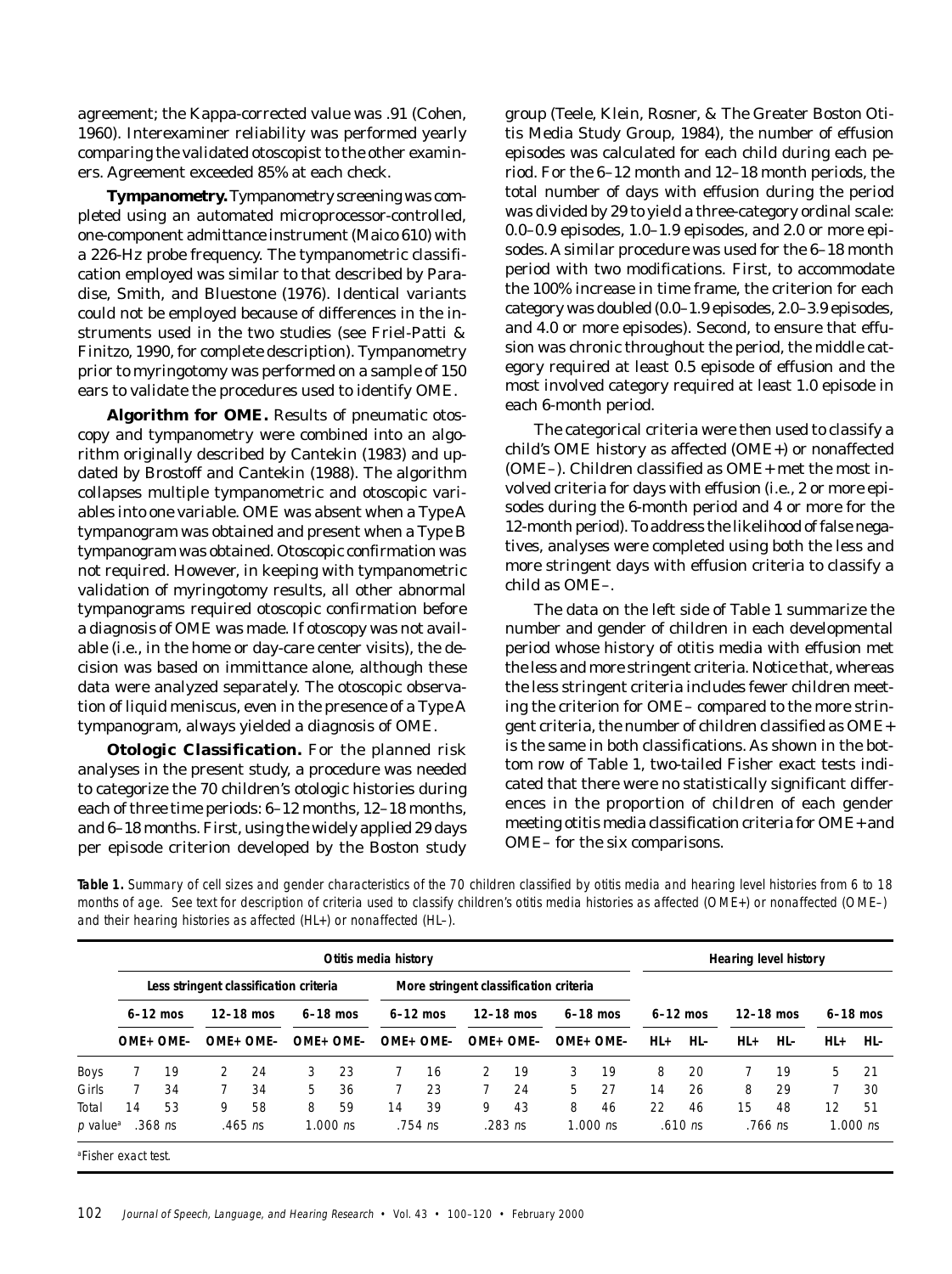## **Hearing Level Assessment and Classification**

**Hearing Levels.** Age-appropriate measures of hearing in the Dallas project began at 6 months and were collected at 6-month intervals. Auditory brainstem responses were obtained at 6 months to rule out mild sensorineural hearing loss at enrollment. At 12 months of age, sound field visual reinforcement audiometry was performed using speech (Speech Awareness Threshold) and warble tone stimuli (cf. Friel-Patti & Finitzo, 1990) at 500 Hz and 2 kHz; at 18 months, sound field hearing levels were obtained for 500 Hz, 1 kHz, and 2 kHz. The ABR thresholds for each ear were averaged to obtain one value at 6 months and the sound field measure at each of the other ages reflected hearing in the better of the two ears. Hearing level measures and SATs were averaged across the frequencies obtained for each period, and the beginning and ending average values for each developmental period were averaged. These procedures yielded one value representing children's average hearing levels for each developmental period (6–12 months, 12–18 months, and 6–18 months).

**Hearing Level Classification.** Hearing level averages were used for categorical classification of children's hearing during each of the three developmental periods, using the cutoff point defined in Friel-Patti and Finitzo (1990). Average hearing levels greater than 20 dB during each period were classified as affected (HL+), and average hearing levels of 20 dB or less during each period were classified as nonaffected (HL–). The data on the right side of Table 1 indicate the number of boys and girls who were classified as HL+ and HL– during each period. Totals do not always sum to 70 as there were missing hearing data for some subgroups. As indicated in the bottom row of Table 1, Fisher exact tests of the proportions of children by gender in each classification were nonsignificant.

## **Language Assessment and Classification**

The Sequenced Inventory of Communication Development (SICD) (Hedrick, Prather, & Tobin, 1975) was used to assess receptive and expressive language skills in the children beginning at or near the first birthday and at 6-month intervals thereafter. Samples of spontaneous language were also collected every 6 months from the time the children reached 24 months of age. These conversational samples were audiorecorded by speechlanguage pathologists following the guidelines described by Miller (1981). The children were all evaluated using the Peabody Picture Vocabulary Test–Revised (PPVT-R; Dunn & Dunn, 1981) at the 36-month evaluation.

For the present study, scores from the language

measures obtained at the 36-month testing were used because that is the first age at which the conversational language samples could be processed for speech analysis. PPVT-R raw scores were converted to standard scores ( $M = 100$ ,  $SD = 15$ ), and raw scores on the receptive (SICD-R) and expressive (SICD-E) composites of the SICD were converted to age-equivalent scores. Examination of group-average scores on the language instruments in both the original Dallas project and the subsample of 70 children for the present purposes indicated significantly above-average performance. For the 70-children subsample, the obtained group mean on the PPVT-R was 111.9, with a standard deviation of 11.0, with only 1 child (1.4%) scoring below 85 (i.e., more than one standard deviation below the normative sample mean). On the SICD-R, the group mean was 41.9 months, with a standard deviation of 4.5 months; only 4 of the 70 children scored below 36 months (the chronological age of all the children). On the SICD-E, the group mean was 42.8 months with a standard deviation of 4.3 months; none of the 70 children had age-equivalent scores below 36 months.

**Classification of Language Disorder.** To address the above findings, and to maximize sensitivity to potential differences associated with OME and hearing level histories, the distributions of language scores for the 70 children in the present study were used to set cutoff levels for *low language*. Thus, as in the Dallas project, low language is defined as performance at the low end of the obtained range on the language measures (cf. Friel-Patti & Finitzo, 1990). For each measure—the PPVT-R, SICD-R, and SICD-E—children with scores more than one standard deviation below the mean performance of the subsample of 70 children were classified as low language.

## **Speech Assessment and Classification**

**Transcription, Computer Formatting, and Reliability.** The 70 conversational samples selected for the present study were transcribed by a research assistant with 8 years of experience transcribing speech samples of children with speech-language disorders. Transcription was accomplished using a Dictaphone Model 2600 playback device and a system of narrowphonetic transcription conventions developed for research in child phonology (Shriberg & Kent, 1995; Shriberg, Kwiatkowski, & Hoffmann, 1984). The transcriber was provided only the age and gender of the speaker on each audiocassette tape. Another research assistant error checked the transcripts and formatted them for computer analysis using recent enhancements to the PEPPER system (Shriberg, 1986, 1993). Descriptive analyses with PEPPER programs indicated that the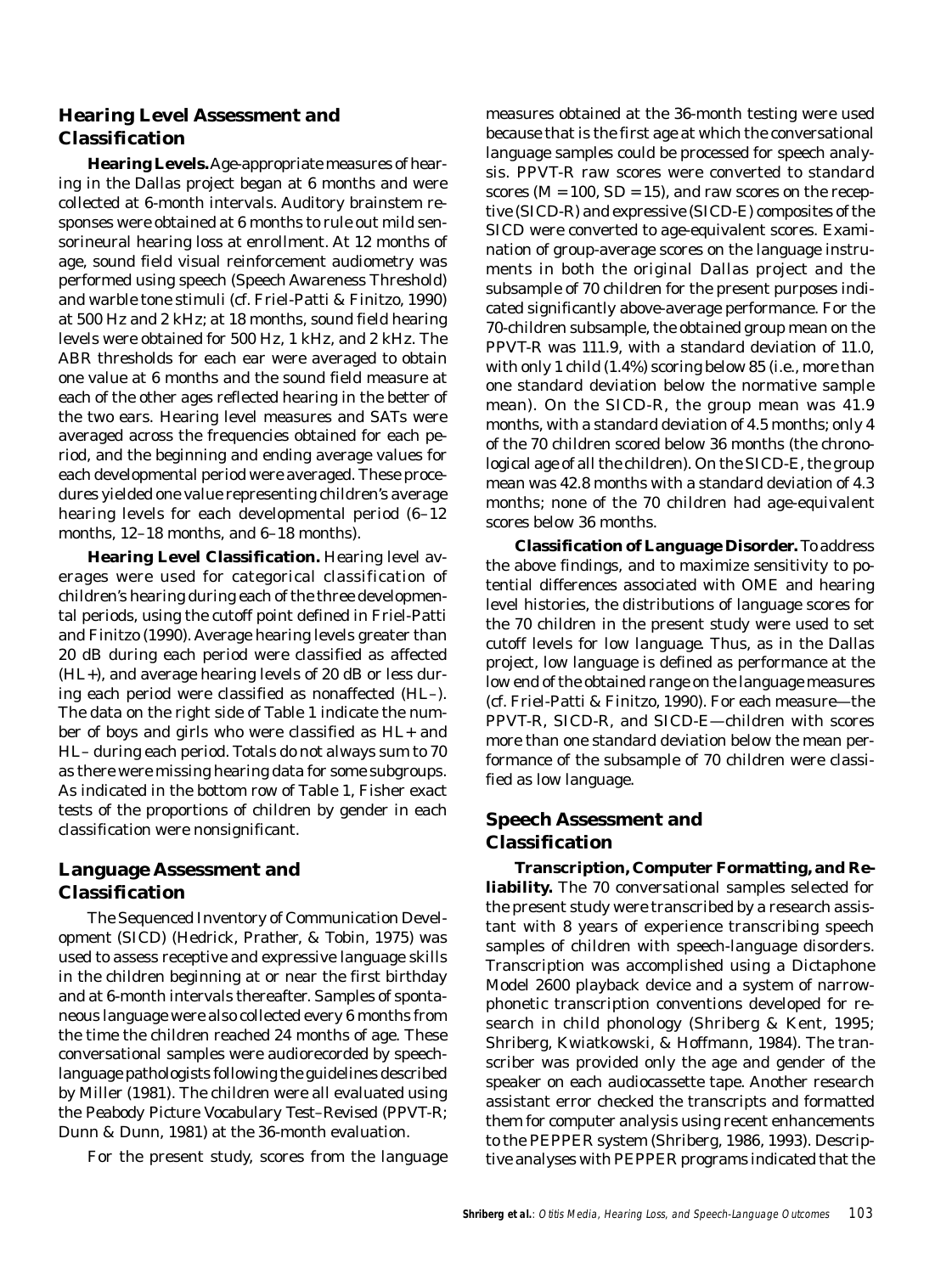distributional characteristics of the conversational samples (e.g., word forms, phonemes) were similar to distributions in samples obtained in prior research and hence appropriate for the planned speech analyses.

**Interjudge and Intrajudge Transcription Agreement.** A total of six conversational samples, three each from children classified as HL+ and HL– during the 6– 18 month period, were randomly selected to assess transcription reliability. Approximately 1 month after completing transcription of the original tapes the transcriber retranscribed the six tapes, yielding intrajudge information on a total of 2,443 consonants and 1,651 vowels/ diphthongs. Another experienced research transcriber also transcribed the six tapes. The PEPAGREE program (Shriberg & Olson, 1988) was used to calculate broad and narrow transcription agreement for intrajudge and interjudge comparisons for each sound class. Mean intrajudge transcription agreement for consonants was 91.6% for broad transcription and 87.6% for narrow transcription; agreement for vowels/diphthongs was 93.5% for broad transcription and 90.0% for narrow transcription. Mean interjudge agreement for consonants was 83.6% for broad transcription and 75.5% for narrow transcription; agreement for vowels/diphthongs was 86.8% for broad transcription and 76.5% for narrow transcription. These estimates of transcription reliability are consistent with those reported in other studies in child phonology (cf. McSweeny & Shriberg, 1995; Shriberg & Lof, 1991) and are adequate for the questions addressed in this report.

**Description of Speech Measures.** The PEPPER program was used to compute scores on a series of measures for each of the 70 conversational samples, including the 10 speech metrics of articulatory competence described in Shriberg, Austin, Lewis, McSweeny, and Wilson (1997a, 1997b). These speech measures are considered to be more well developed than the language measures for the goals of the present study, reflecting better sensitivity and specificity to clinical and subclinical levels of disorder (cf. Shriberg, 1993). Nine of the 10 speech measures treat articulatory competence as a criterionreferenced continuous trait, with 100% on a metric reflecting maximum articulatory competence. The 10th measure provides a categorical classification of a child's speech status using a 20-category, hierarchical typology. Descriptions of the following 10 speech measures are provided in Shriberg et al. (1997a, 1997b) and in the previous paper in this series (Shriberg et al., 1999); for space considerations, definitions are not repeated in the present paper: (1) Percentage of Consonants Correct (PCC), (2) Percentage of Consonants Correct–Adjusted (PCC-A), (3) Percentage of Consonants Correct–Revised (PCC-R), (4) Percentage of Consonants in Inventory (PCI), (5) Percentage of Vowels/Diphthongs Correct (PVC), (6) Percentage of Vowels/Diphthongs Correct–Revised (PVC-R), (7) Percentage of Phonemes Correct (PPC), (8) Percentage of Phonemes Correct–Revised (PPC-R), (9) Intelligibility Index, and (10) Speech Disorders Classification System (SDCS).

**Classification of Speech Disorder.** In prior work in otitis media and speech with young children, it has been useful to set criteria for subclinical as well as clinical levels of speech disorder following two rationales. First, because measures used in OME research may lack sensitivity to small but reliable effects, it is useful to be sensitive to all levels of potential disorder. Second, a major theme in recent otitis media research is that what is manifested as a subclinical disorder at the earliest observed ages may develop into a clear clinical disorder later in growth and development (cf. Roberts et al., 1997).

Cutoff criteria for subclinical and clinical disorder similar to those used in Shriberg et al. (1999) were used to classify children's status on each of the nine continuous speech metrics. However, because these children's Intelligibility Index and other speech scores were lower than scores for children of comparable ages and gender in the reference database used in Shriberg et al. (1999) likely due to the reduced quality of the audiocassette recordings—*z* scores for all measures were based on the distributions of scores of the 70 children. Examination of skew and kurtosis values for each measure indicated that transformations of the percentage data were not needed. *Subclinical* disorder was defined as scores from 1.3 to 1.9 standard deviation units from the mean of the 70-children subsample. *Clinical* disorder was defined as scores 2.0 or more standard deviation units from the mean of the subsample.

#### **Statistical Approach**

Prior studies using the 10 speech metrics have described distributional considerations leading to the use of both parametric and nonparametric statistics for inferential statistical testing as well as rationale for setting alpha levels (cf. Shriberg, 1993). Preliminary analyses of the current data indicated the need for similar approaches. Because of constraints in the psychometric characteristics of the speech and language scores (e.g., skew and kurtosis, standard deviation ratios, correlations between means and standard deviations, percentage of 100% scores, small and/or unbalanced cell sizes), nonparametric inferential statistics (Wilcoxon-Mann-Whitney rank order statistics [Siegel & Castellan, 1988]) were selected for analyses when measures were treated as continuous variables; parametric statistics (means, standard deviations) were used for descriptive purposes. Correlational analyses were completed with both parametric and nonparametric statistics, reporting only the parametric findings when the nonparametric coefficients were essentially similar.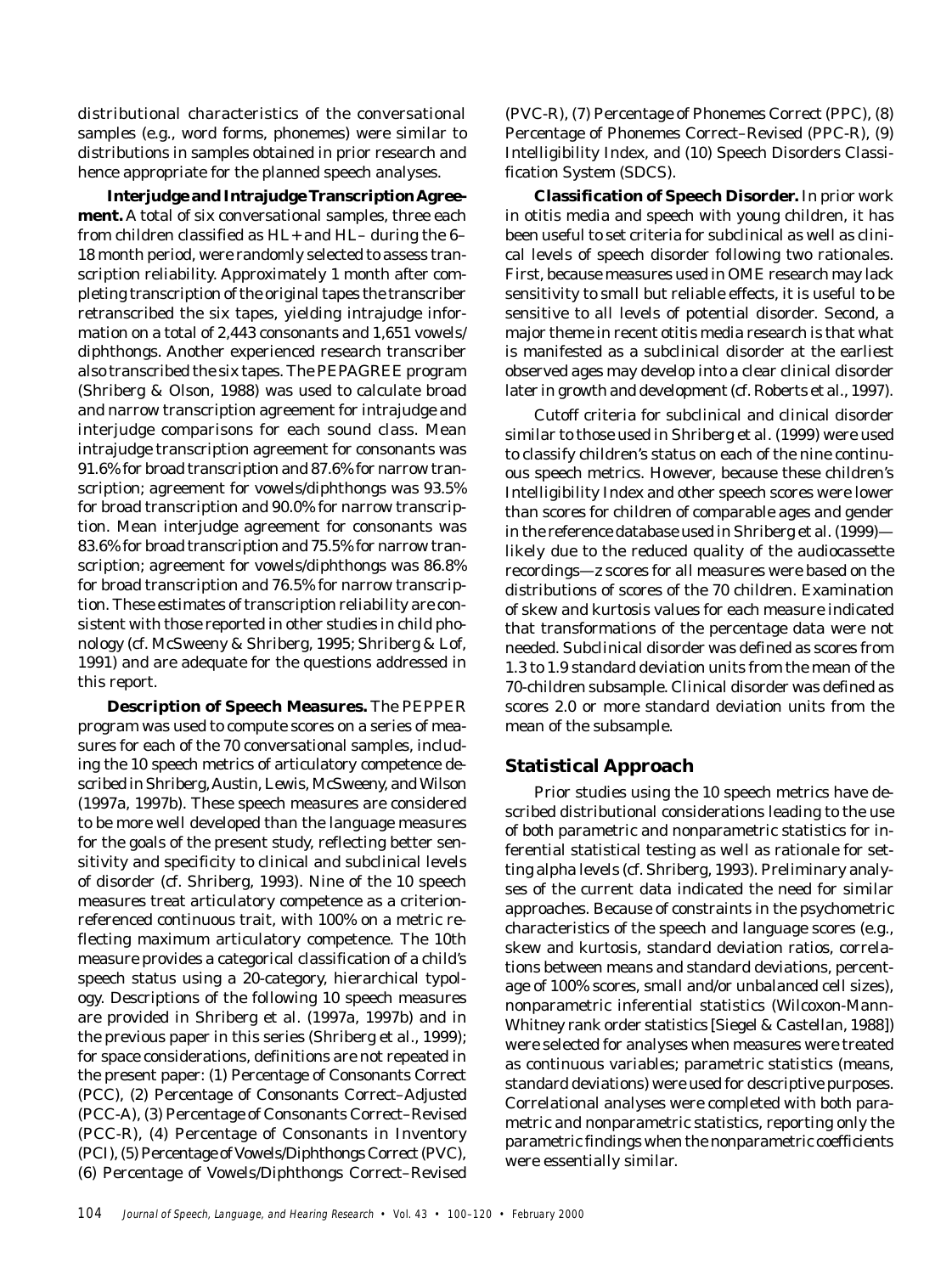The large number of statistical tests within and across questions warranted a rationale for setting the alpha levels required for statistical significance. Post hoc power estimates were not completed because of the varying cell sizes between and within the numerous analyses. Given the theoretical and applied goals, it was considered equally important to avoid both Type I and Type II errors. Rather than using arbitrary family-wise criteria to set significance levels, the decision was to acknowledge all obtained *p* values at the .05 level or less as statistically significant. In a study with similar measurement constraints and descriptive-explanatory goals, Lahey and Edwards (1995) provide a well-reasoned rationale for using an even more liberal alpha level (.10) to minimize the possibility of a Type II error (cf. Shriberg et al., 1999).

# **Results**

#### **Preliminary Analyses**

Two preliminary analyses series were completed to inform the primary analyses that follow. The first series inspected associations between and among the precursor variables, and the second assessed the strength of association between and among the outcome variables.

## **Precursor Variables: Days With Effusion and Hearing Levels**

**Continuous Data.** The first series of preliminary analyses assessed the strength of association between and among days with effusion and hearing loss during

the two 6-month periods from 6–18 months of age and the total 12-month period. Days with effusion and hearing loss were treated as continuous variables. As shown by the vertical arrows in Figure 1, Pearson correlational data indicated virtually no linear association between number of days with effusion (DWE) and hearing levels (HL) at 6–12 months (*r* = .12), 12–18 months (*r* = .05), or for the 12-month period from  $6-18$  months ( $r =$ .10). As also indicated in Figure 1, the association between days with effusion across the two developmental periods, 6–12 months and 12–18 months, is only low positive  $(r = .31)$ , accounting for less than 10% of common variance. Cross-lagged coefficients between days with effusion and hearing loss across the two periods (*r* = .19, *r* = .11) are also only low positive. The association between hearing levels at each age period is moderately positive  $(r = .57)$ , accounting for approximately 33% of common variance.

**Categorical Data.** Figure 2 provides the per-child concordance analyses for the same variables assessed in Figure 1. The percentages for each arrow indicate the percentage of those children clinically positive for the variable at the origin of the arrow (OME+, HL+) who are also clinically positive for that variable at the head of the arrow. Two summary observations are based on the patterns of percentages in Figure 2.

First, as indicated by the percentages for the four horizontal arrows in Figure 2, the stability of involvement in each domain across the two developmental periods ranged from 14% to 67%. As with the continuous data in Figure 1, concordance in involvement across the two developmental periods was lower for OME than for

**Figure 1.** Associations between and among number of days with effusion (DWE) and hearing levels (HL) at 6–12 months, 12–18 months, and 6–18 months.

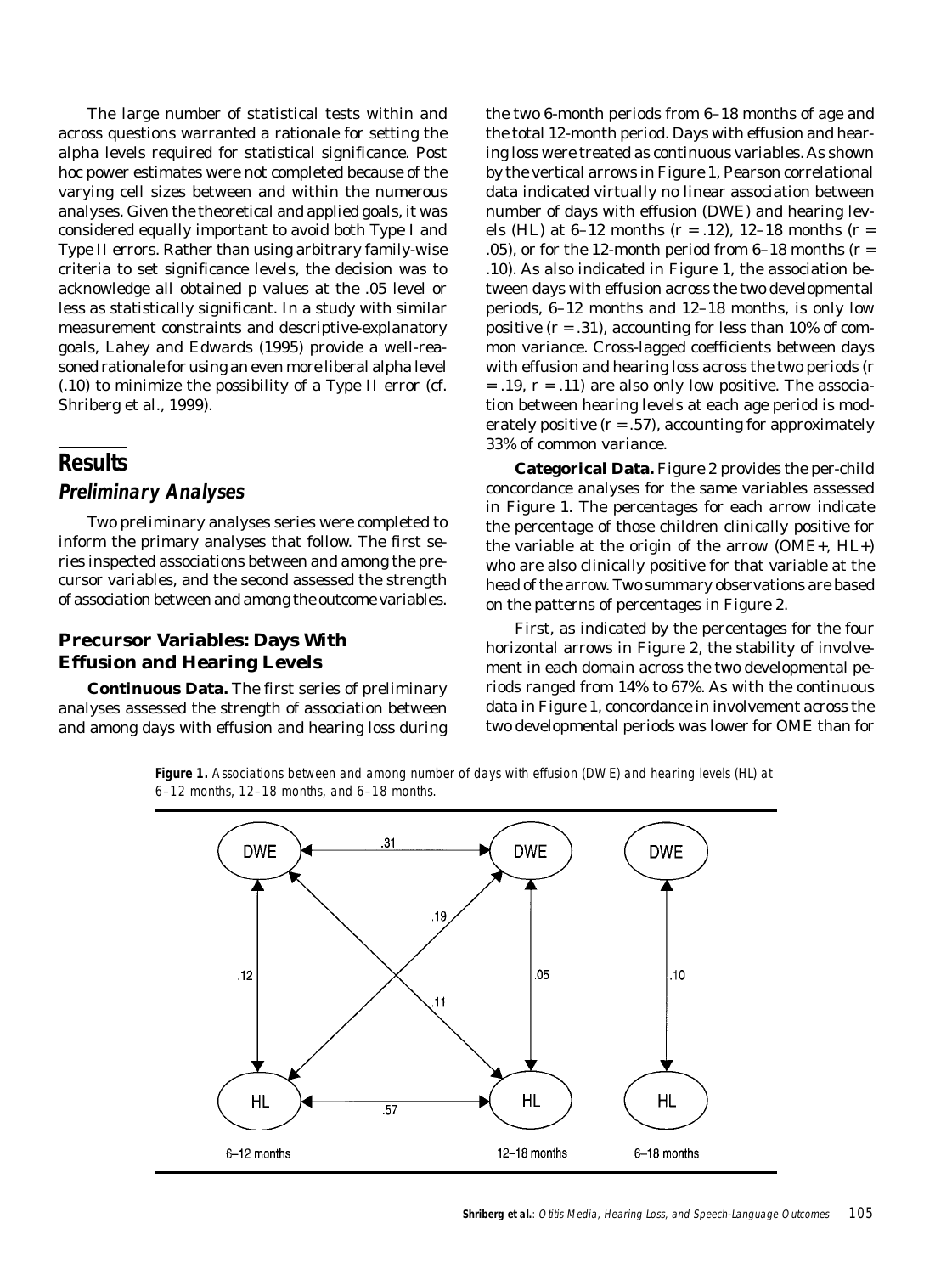

**Figure 2.** Percentage of children who are clinically positive for both otitis media with effusion (OME+) and hearing loss (HL+). See text for definitions of involvement for each variable.

HL. Fewer than one fourth (14%, 22%) of the children meeting the criterion for OME+ in one period also met the criterion for OME+ in the other period. Approximately one half (48%) to two thirds (67%) of the children who met the criterion for clinically significant hearing loss (HL+) at one developmental period also met the criterion for HL+ in the other developmental period. These data indicate the need to address otitis media and hearing loss individually in each of the two 6-month developmental periods from 6 to 18 months because many children evidently met the criterion for involvement in only one of the two periods.

Second, as calculated using the categorical procedures for OME+ and HL+, the per-child concordances between otitis media and hearing loss domains are relatively low. As shown by the percentages associated with the six vertical arrows in Figure 2, concordance in both domains during the same 6-month period ranged from 7% (percentage of HL+ children from 12 to 18 months who were also OME+) to 50% (percentage of OME+ children from 6 to 18 months who were also HL+). Thus, whether assessed as continuous (Figure 1) or categorical (Figure 2) variables, otitis media with effusion is not strongly associated with hearing loss. Clearly, not all children with middle ear disease would be expected to have associated hearing loss. However, it is expected that nearly all children with documented conductive hearing loss will have had earlier or concurrent middle ear disease.

These data underscore the limitations in the sensitivity of the measures used in this study and others to identify and classify episodes of otitis media with effusion in young children. The disparity between documented hearing loss and documented days with effusion indicates that a significant number of episodes of middle ear disease go undetected (cf. Mehta, 1990; Paparella, Shea, Meyerhoff, & Goycoolea, 1980; Roland et al., 1989). In the present context, these data suggest that in comparison with the days with effusion data, information on a child's hearing loss will be both conceptually more valid and empirically more reliable as a risk factor for later speech-language delay.

# **Outcome Variables: Language and Speech Competence**

The second series of preliminary analyses inspected associations between and among the language and speech measures to determine the degree of concordance among outcome variables. Table 2 includes Pearson correlation coefficients expressing the linear associations between and among measures in each linguistic domain.

**Language Measures.** As shown in the first two rows of Table 2, PPVT-R scores have low positive association with the receptive  $(r = .38)$  and expressive  $(r = .36)$ .36) scales of the SICD measures, which have a moderately positive  $(r = .60)$  correlation with each other. As none of the three correlations accounts for more than 50% of the variance in the other, and because both comprehension and expression domains are of individual interest, these data supported a decision to include findings from all three measures of language in the primary analyses to follow.

**Speech Measures.** The pattern of intercorrelations among the nine speech measures in Table 2 reflects the rationale for their use in descriptive-explanatory studies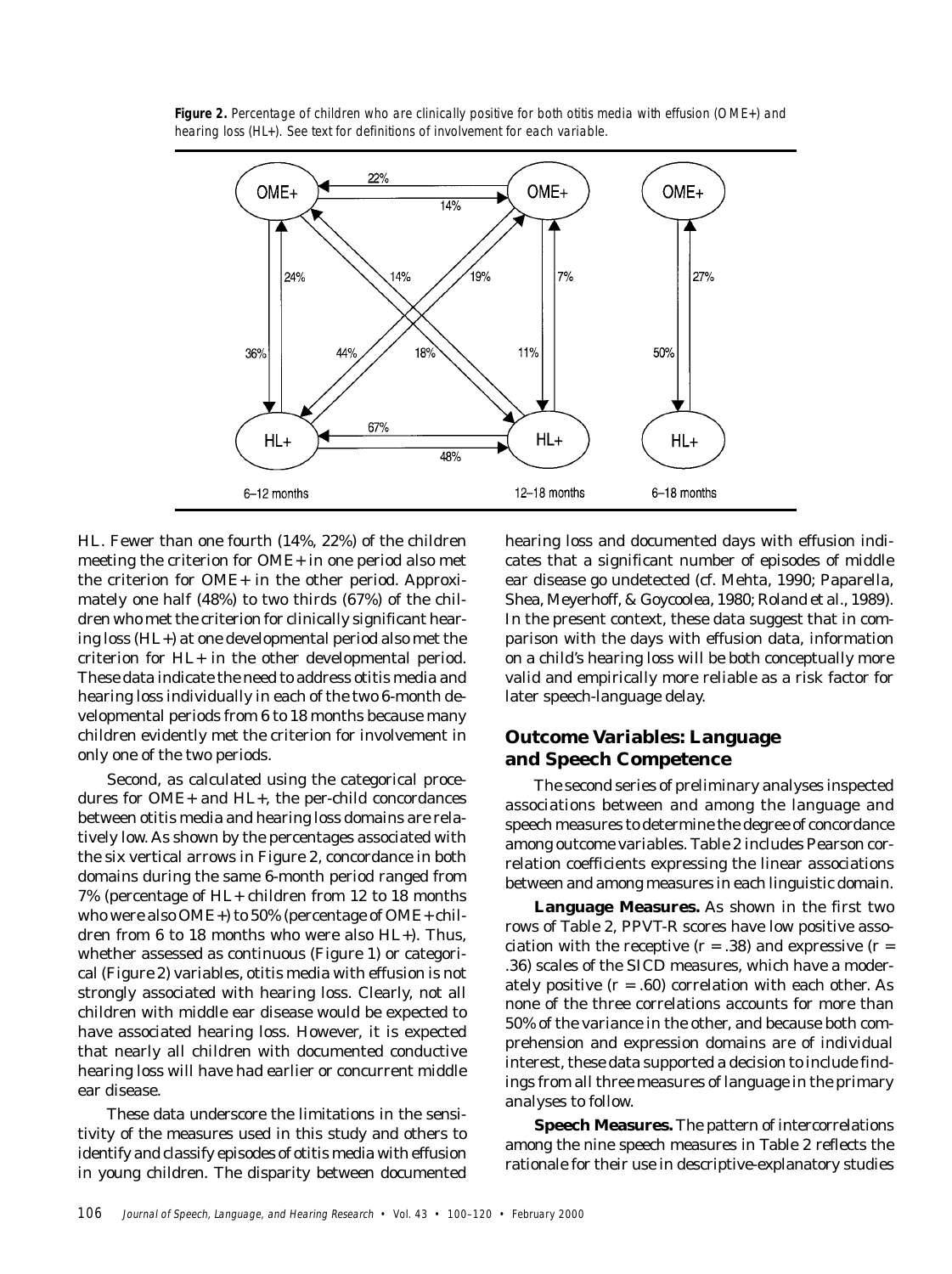**Table 2.** Intercorrelation matrix for the three language measures and nine speech measures at 3 years of age.

|            |               | Language measures |                   | Speech measures |       |              |     |            |              |            |       |  |
|------------|---------------|-------------------|-------------------|-----------------|-------|--------------|-----|------------|--------------|------------|-------|--|
|            |               | Receptive         | <b>Expressive</b> |                 |       |              |     |            |              |            |       |  |
|            | <b>PPVT-R</b> | SICD-R            | SICD-E            | <b>PCC</b>      | PCC-A | <b>PCC-R</b> | PCI | <b>PVC</b> | <b>PVC-R</b> | <b>PPC</b> | PPC-R |  |
| SICD-R     | .38           |                   |                   |                 |       |              |     |            |              |            |       |  |
| SICD-E     | .36           | .60               |                   |                 |       |              |     |            |              |            |       |  |
| <b>PCC</b> | .18           | .31               | .48               |                 |       |              |     |            |              |            |       |  |
| PCC-A      | .24           | .33               | .48               | .93             |       |              |     |            |              |            |       |  |
| PCC-R      | .24           | .33               | .47               | .93             | .99   |              |     |            |              |            |       |  |
| PCI        | .18           | .10               | .19               | .53             | .54   | .51          |     |            |              |            |       |  |
| <b>PVC</b> | .03           | .22               | .25               | .56             | .59   | .58          | .34 |            |              |            |       |  |
| PVC-R      | .07           | .24               | .24               | .59             | .62   | .61          | .31 | .94        |              |            |       |  |
| <b>PPC</b> | .17           | .32               | .47               | .98             | .93   | .92          | .52 | .69        | .71          |            |       |  |
| PPC-R      | .22           | .34               | .46               | .92             | .98   | .99          | .51 | .69        | .73          | .94        |       |  |
| Ш          | .18           | .23               | .49               | .48             | .52   | .51          | .18 | .17        | .14          | .45        | .47   |  |

Note. PPVT-R = Peabody Picture Vocabulary Test–Revised; SICD-R = Sequenced Inventory of Communicative Development–Receptive; SICD-E =

Sequenced Inventory of Communicative Development–Expressive; PCC = Percentage of Consonants Correct; PCC-A = Percentage of Consonants Correct–Adjusted; PCC-R = Percentage of Consonants Correct–Revised; PCI = Percentage of Consonants in the Inventory; PVC = Percentage of Vowels Correct; PVC-R = Percentage of Vowels Correct–Revised; PPC = Percentage of Phonemes Correct; PPC-R = Percentage of Phonemes Correct–Revised; II = Intelligibility Index.

of child speech disorders (Shriberg et al., 1997a). As expected, there was considerable statistical overlap (.90s) among the three consonants measures (PCC, PCC-A, PCC-R) and between the two vowels/diphthongs measures (PVC, PVC-R). The consonants measures were only moderately correlated (.50s–.60s) with the vowels/diphthongs measures. Considering the conceptual and applied importance of information on consonant versus vowel/diphthong indices, and also important differences between indices reflecting only deletion-substitution errors (PCC-R, PVC-R, PPC-R) versus information from indices that treat common distortions (PCC-A) or all distortions (PCC, PVC, PPC) as errors, the primary analyses will need to report findings from each of these seven measures. The PCI and Intelligibility Index were weakly to moderately (.14–.54) associated with the seven other measures, supporting their inclusion also in the primary analyses. For the structural equation modeling to follow, the data in Table 2 provide strong support for treating Speech as a latent variable, with no one of the nine speech measures wholly capturing the concept of speech competence.

**Language and Speech Measures.** The final data of interest in Table 2 are the intercorrelations between and among the three language measures and each of the nine speech measures, as shown in the first three columns, beginning in the third row. The 27 coefficients range from .03 to .49, indicating that speech and language acquisition, as measured in this study, are not closely associated. As expected, there is a trend for the expressive language measure to be more strongly associated with the speech measures than are either of the

two receptive language measures. For the present purpose, these preliminary analyses of the strength of associations among the 12 measures—three alternative measures of language capability and nine alternative measures of speech capability—provide statistical support for a decision to include each measure as a potentially informative dependent variable in the univariate analyses to follow. Moreover, because none of the individual language measures shares more than 25% common variance with any of the individual speech measures, the constructs of language and speech are each candidates for latent variables in the planned structural equation modeling.

# **Primary Analyses**

Because the preliminary analyses indicated only low positive association between early days with effusion and hearing loss, the first of two series of primary analyses assessed each variable as an independent precursor of later language and speech status. Analyses were performed using three approaches to measurement levels: (a) treating both precursor and outcome measures as continuous variables, (b) treating precursor measures as categorical variables and outcome measures as continuous variables, and (c) treating both precursor and outcome measures as categorical variables. A univariate approach was used for each of the three analyses to maintain maximum sensitivity to both the precursor and outcome variables. The group-means approaches (a and b) make full use of the parametric data for descriptiveexplanatory questions, whereas the categorical approach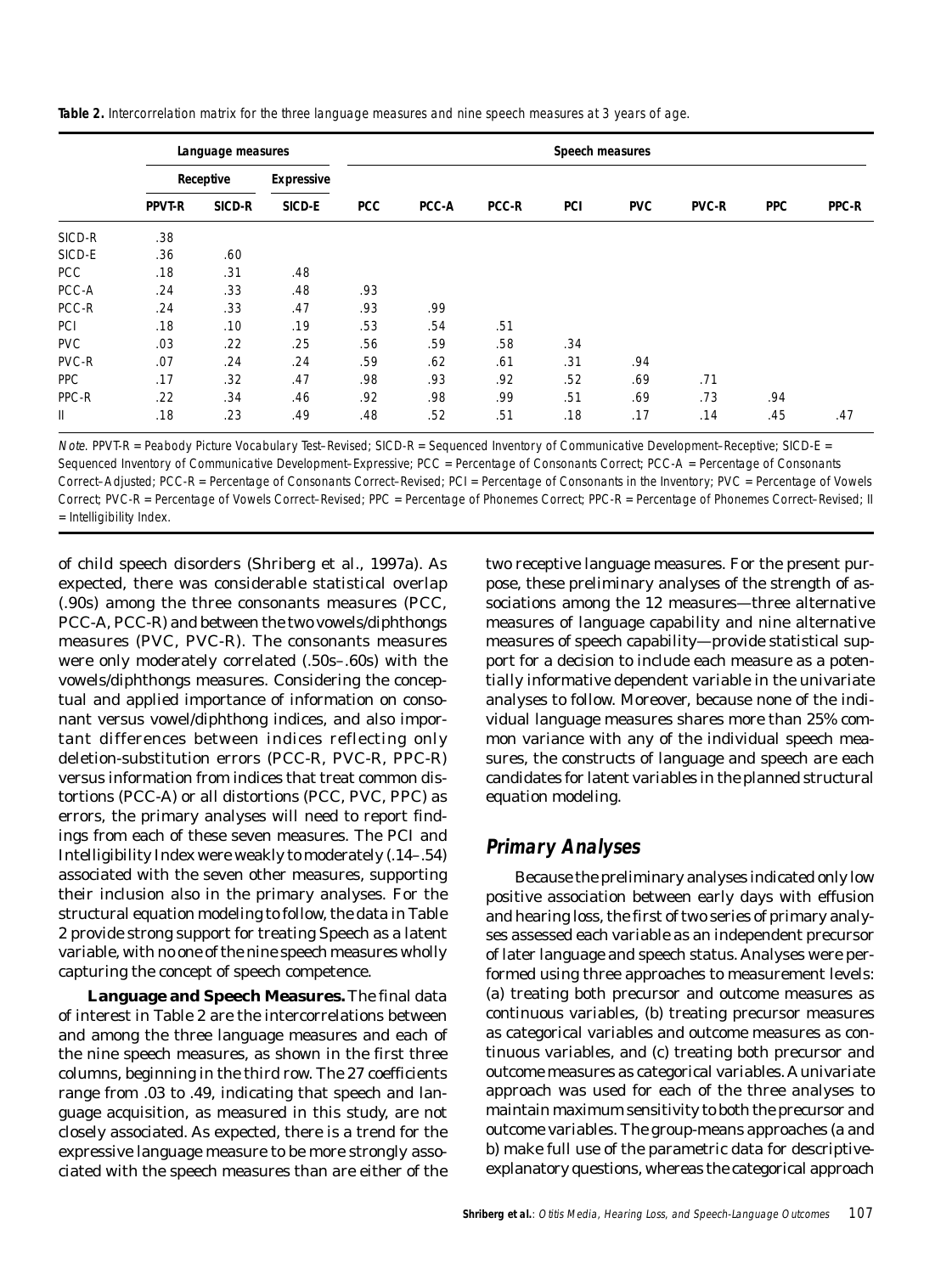(c) provides the sensitivity to individual children needed for clinical-predictive issues.

# **Precursor and Outcome Measures Treated as Continuous Variables**

Table 3 includes the Pearson correlation coefficients indicating the strength of association between the number of days with effusion and hearing levels from 6 to 18 months and the 12 continuous measures of language and speech at 3 years of age. The low magnitudes of these coefficients indicate little linear association between early otologic and hearing status and later language and speech performance. The highest coefficients were for the Intelligibility Index scores with days with effusion (coefficients of .10 to .34; maximum of less than 12% of common variance) and hearing levels (coefficients of –.22 to –.27; maximum of less than 8% of common variance). Thus, when assessed as continuous variables, days with effusion and average hearing levels have littleto-weak linear association with independent measures of later language and speech status.

# **Precursor Measures Dichotomized; Outcome Measures Treated as Continuous Variables**

Tables 4 and 5 include findings for the second analytic approach in which the precursor variables are dichotomized using the procedures described previously and the outcome variables are continuous. As described, the statistical approach uses nonparametric Wilcoxon-Mann-Whitney rank-order tests, with parametric statistics (means, standard deviations) in Tables 4 and 5 providing a more useful description of between-group differences.

**Otitis Media.** Table 4 includes speech-language outcome findings for children whose days with effusion histories are dichotomized using the less stringent criterion (fewer than 2 episodes) and the more stringent criterion (fewer than 1 episode) for OME– within each 6 month period. Of the 36 between-group comparisons for each of the OME classification criteria in Table 4, only two comparisons were statistically significant at the .05 alpha level. Compared to children meeting the less stringent criterion for OME–, the 14 children who met OME+ criteria for the 6–12 month period had significantly higher Intelligibility Index scores (Less Stringent: *p* = .011; More Stringent: *p* = .007), averaging approximately 5–6% higher. Other than the possibility of occurring by chance, there is no explanation for these counterintuitive findings.

**Hearing Loss.** Table 5 includes speech-language outcomes for children whose hearing levels are dichotomized using the criterion for HL+ of greater than 20 dB HL during each of the developmental periods. A total of 4 of the 36 comparisons were statistically significant at or beyond the .05 level. Compared to children whose hearing levels did not meet the 20 dB average hearing loss criterion during the 12–18 month period (HL–), children who met criteria for HL+ had significantly lower scores on the SICD-E measure at 3 years of age (HL+: 40.4; HL $-$ : 43.6;  $p = .017$ ) as well as significantly lower scores on the Intelligibility Index (HL+: 81.5; HL–: 88.0; *p* = .004). For the total 6–18 month period, HL+ children scored significantly lower than HL– children on the SICD-E measure (HL+: 40.6; HL–: 43.4; *p* = .048). Trends for 26 of the 37 comparisons (70%) indicated lower average language and speech scores for HL+ children.

## **Precursor and Outcome Measures Treated as Categorical Variables**

Findings for the third series of analyses are shown in Table 6 and Table 7. As described previously, the criterion for delay on the language measures is a score below one standard deviation unit from the mean of the 70 children (i.e., 15th percentile or below). For the nine

**Table 3.** Pearson correlation coeffecients for days with effusion and hearing levels from 6 to 18 months, and language and speech measures at 3 years of age.

|                      |               | Language measures |        | Speech measures |              |              |            |            |              |            |              |        |
|----------------------|---------------|-------------------|--------|-----------------|--------------|--------------|------------|------------|--------------|------------|--------------|--------|
|                      | <b>PPVT-R</b> | SICD-R            | SICD-E | <b>PCC</b>      | <b>PCC-A</b> | <b>PCC-R</b> | <b>PCI</b> | <b>PVC</b> | <b>PVC-R</b> | <b>PPC</b> | <b>PPC-R</b> | Ш      |
| Days with Effusion:  |               |                   |        |                 |              |              |            |            |              |            |              |        |
| $6-12$ mos           | .20           | .17               | .13    | .08             | .17          | .17          | $-.11$     | $-.10$     | $-.12$       | .05        | .13          | .34    |
| $12-18$ mos          | .18           | .20               | .03    | .20             | .23          | .23          | .02        | .05        | .12          | .18        | .23          | .10    |
| $6-18$ mos           | .23           | .23               | .11    | .16             | .24          | .24          | $-.06$     | $-.04$     | $-.01$       | .14        | .21          | .29    |
| Hearing Levels (dB): |               |                   |        |                 |              |              |            |            |              |            |              |        |
| $6-12$ mos           | .07           | .14               | $-.05$ | $-.11$          | $-.12$       | $-.14$       | $-.03$     | .03        | .02          | $-.08$     | $-.11$       | $-.23$ |
| $12-18$ mos          | .03           | .00.              | $-.07$ | .04             | .06          | .04          | .04        | .12        | .13          | .06        | .06          | $-.27$ |
| $6-18$ mos           | .06           | $-.03$            | $-.12$ | .04             | .08          | .07          | .02        | .08        | .10          | .05        | .08          | $-.22$ |

Note. See Table 2 for key to abbreviations.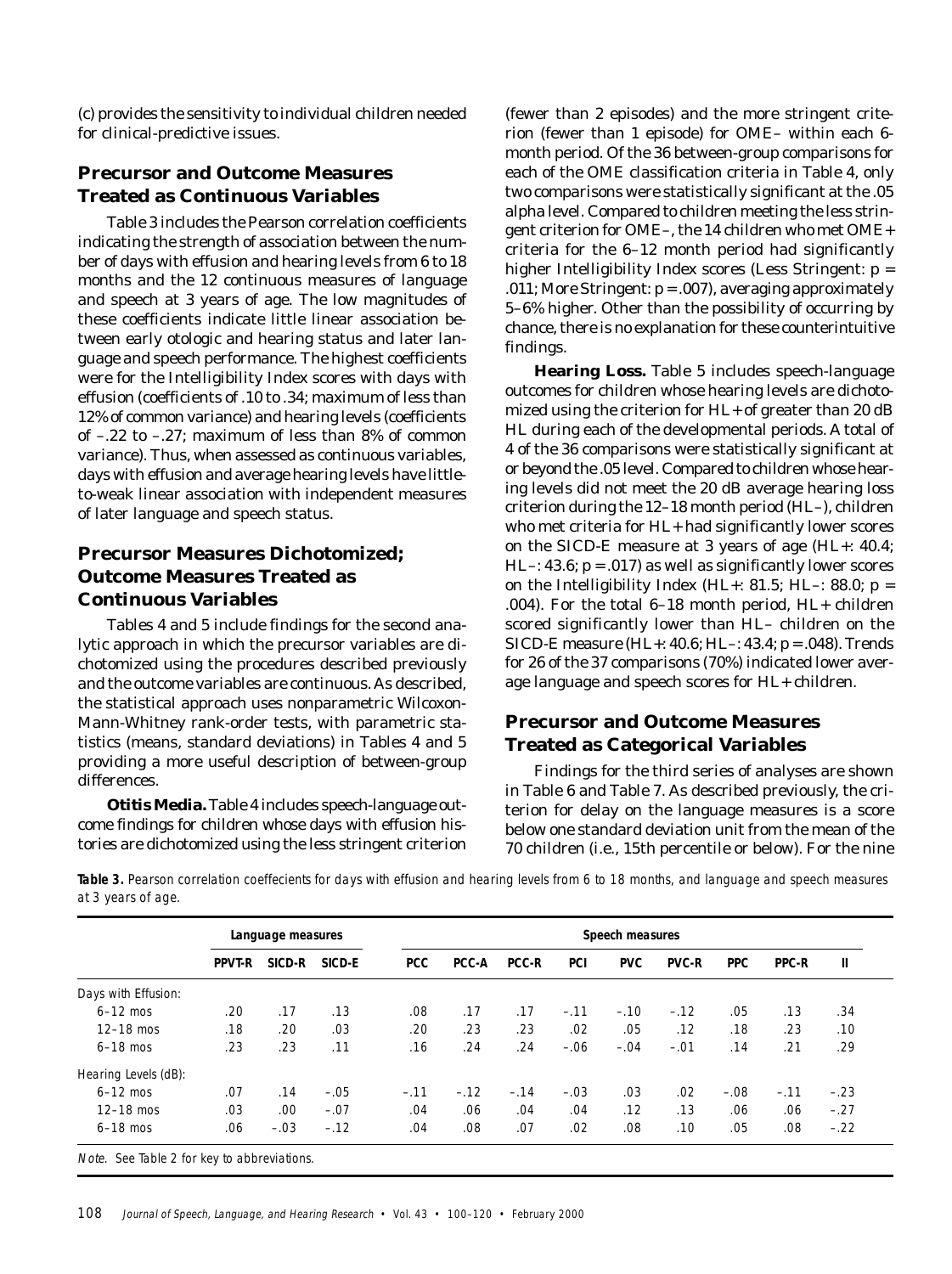|                        |       |               | Less stringent classification criteria |             |                  |               |         | More stringent classification criteria |             |          |
|------------------------|-------|---------------|----------------------------------------|-------------|------------------|---------------|---------|----------------------------------------|-------------|----------|
|                        |       | OME+          | OME-                                   |             |                  | OME+          |         | OME-                                   |             |          |
| Period Measure         | М     | SD            | М                                      | <b>SD</b>   | $p^{\mathrm{a}}$ | М             | SD      | М                                      | SD          | $p^a$    |
|                        |       | $2+$ episodes |                                        | <2 episodes |                  | $2+$ episodes |         |                                        | <1 episode  |          |
| $6-12$ mos             |       | $(n = 14)$    |                                        | $(n = 53)$  |                  | $(n = 14)$    |         |                                        | $(n = 39)$  |          |
| Language:              |       |               |                                        |             |                  |               |         |                                        |             |          |
| PPVT-R                 | 116.5 | 8.7           | 111.1                                  | 11.1        | .108             | 116.5         | 8.7     | 110.5                                  | 11.9        | .102     |
| SICD-R                 | 43.1  | 3.2           | 41.9                                   | 4.5         | .230             | 43.1          | 3.2     | 41.6                                   | 4.6         | .196     |
| SICD-E                 | 43.4  | 3.1           | 42.8                                   | 4.6         | .637             | 43.4          | 3.1     | 42.5                                   | 4.4         | .442     |
| Speech:                |       |               |                                        |             |                  |               |         |                                        |             |          |
| <b>PCC</b>             | 82.8  | 3.9           | 82.8                                   | 5.9         | .811             | 82.8          | 3.9     | 82.5                                   | 5.7         | .808     |
| PCC-A                  | 86.6  | 3.3           | 85.8                                   | 5.2         | .739             | 86.6          | 3.3     | 85.3                                   | 5.2         | .571     |
| PCC-R                  | 87.1  | 3.1           | 86.3                                   | 5.0         | .722             | 87.1          | 3.1     | 85.9                                   | 5.0         | .530     |
| PCI                    | 95.5  | 5.5           | 96.4                                   | 3.4         | .850             | 95.5          | 5.5     | 96.3                                   | 3.7         | .773     |
| <b>PVC</b>             | 97.3  | 1.8           | 97.8                                   | 1.7         | .224             | 97.3          | 1.8     | 97.9                                   | 1.8         | .211     |
| PVC-R                  | 97.9  | 1.3           | 98.4                                   | 1.4         | .140             | 97.9          | 1.3     | 98.4                                   | 1.4         | .134     |
| PPC                    | 88.6  | 2.2           | 88.9                                   | 4.0         | .486             | 88.6          | 2.2     | 88.7                                   | 3.8         | .440     |
| PPC-R                  | 91.5  | 1.9           | 91.2                                   | 3.3         | .932             | 91.5          | 1.9     | 91.0                                   | 3.3         | .816     |
| $\mathsf{I}\mathsf{I}$ | 90.3  | 5.3           | 84.9                                   | 7.8         | $.011*$          | 90.3          | 5.3     | 84.1                                   | 8.3         | $.007**$ |
| 12-18 mos              |       | $(n = 9)$     |                                        | $(n = 58)$  |                  | $(n = 9)$     |         |                                        | $(n = 43)$  |          |
| Language:              |       |               |                                        |             |                  |               |         |                                        |             |          |
| PPVT-R                 | 116.0 | 9.2           | 111.6                                  | 11.0        | .140             | 116.0         | 9.2     | 110.8                                  | 11.6        | .103     |
| SICD-R                 | 43.8  | 4.9           | 41.9                                   | 4.1         | .301             | 43.8          | 4.9     | 41.5                                   | 4.2         | .246     |
| SICD-E                 | 43.3  | 4.2           | 42.9                                   | 4.3         | .891             | 43.3          | 4.2     | 42.7                                   | 4.5         | .815     |
| Speech:                |       |               |                                        |             |                  |               |         |                                        |             |          |
| <b>PCC</b>             | 83.6  | 5.5           | 82.6                                   | 5.5         | .898             | 83.6          | 5.5     | 81.5                                   | 5.3         | .610     |
| PCC-A                  | 86.9  | 4.1           | 85.8                                   | 5.0         | .586             | 86.9          | 4.1     | 84.7                                   | 5.0         | .264     |
| PCC-R                  | 87.4  | 4.0           | 86.3                                   | 4.8         | .665             | 87.4          | 4.0     | 85.3                                   | 4.7         | .264     |
| PCI                    | 95.8  | 5.1           | 96.3                                   | 3.7         | .881             | 95.8          | 5.1     | 96.1                                   | 4.0         | .991     |
| <b>PVC</b>             | 98.2  | 1.1           | 97.6                                   | 1.8         | .677             | 98.2          | 1.1     | 97.6                                   | 1.8         | .517     |
| PVC-R                  | 98.7  | 0.8           | 98.2                                   | 1.4         | .287             | 98.7          | 0.8     | 98.1                                   | 1.5         | .216     |
| PPC                    | 89.5  | 3.5           | 88.7                                   | 3.7         | .811             | 89.5          | 3.5     | 88.1                                   | 3.7         | .559     |
| PPC-R                  | 92.0  | 2.5           | 91.1                                   | 3.2         | .370             | 92.0          | 2.5     | 90.5                                   | 3.2         | .151     |
| $\mathsf{I}\mathsf{I}$ | 87.1  | 6.9           | 85.8                                   | 7.8         | .748             | 87.1          | 6.9     | 85.0                                   | 8.2         | .611     |
|                        |       | $4+$ episodes |                                        | <4 episodes |                  | $4+$ episodes |         |                                        | <2 episodes |          |
| $6-18$ mos             |       | $(n = 8)$     |                                        | $(n = 59)$  |                  | $(n = 8)$     |         |                                        | $(n = 46)$  |          |
| Language:              |       |               |                                        |             |                  |               |         |                                        |             |          |
| PPVT-R                 | 113.0 | 10.9          | 112.1                                  | 10.8        | .739             | 113.0         | 10.9    | 111.0                                  | 11.5        | .535     |
| SICD-R                 | 43.0  | 4.1           | 42.0                                   | 4.3         | .534             | 43.0          | 4.1     | 41.5                                   | 4.4         | .360     |
| SICD-E                 | 42.0  | 3.0           | 43.1                                   | 4.4         | .452             | 42.0          | $3.0\,$ | 42.5                                   | 4.3         | .752     |
| Speech:                |       |               |                                        |             |                  |               |         |                                        |             |          |
| PCC                    | 82.6  | 4.3           | 82.8                                   | 5.7         | .656             | 82.6          | 4.3     | 81.6                                   | 5.4         | .913     |
| PCC-A                  | 86.8  | 3.8           | 85.8                                   | 5.0         | .684             | 86.8          | 3.8     | 84.8                                   | 4.9         | .322     |
| PCC-R                  | 87.4  | 3.6           | 86.3                                   | 4.8         | .504             | 87.4          | 3.6     | 85.4                                   | 4.7         | .222     |
| PCI                    | 95.1  | 5.1           | 96.3                                   | 3.7         | .424             | 95.1          | 5.1     | 96.0                                   | 3.9         | .603     |
| <b>PVC</b>             | 97.6  | 2.1           | 97.7                                   | 1.7         | .882             | 97.6          | 2.1     | 97.6                                   | 1.8         | .754     |
| PVC-R                  | 98.6  | 0.9           | 98.2                                   | 1.4         | .575             | 98.6          | 0.9     | 98.2                                   | 1.5         | .490     |
| PPC                    | 88.7  | 2.3           | 88.8                                   | 3.8         | .607             | 88.7          | 2.3     | 88.1                                   | 3.7         | .952     |
| PPC-R                  | 91.9  | 2.1           | 91.2                                   | 3.2         | .478             | 91.9          | 2.1     | 90.6                                   | 3.2         | .207     |
| II                     | 87.8  | 6.6           | 85.8                                   | 7.8         | .622             | 87.8          | 6.6     | 84.6                                   | 8.3         | .361     |

**Table 4.** Language and speech outcomes at 3 years for children whose otitis media histories were dichotomized as OME+ and OME– (see text).

Note. See Table 2 for key to abbreviations. aWilcoxon-Mann-Whitney test.

 $*p < .05.$   $*p < .01.$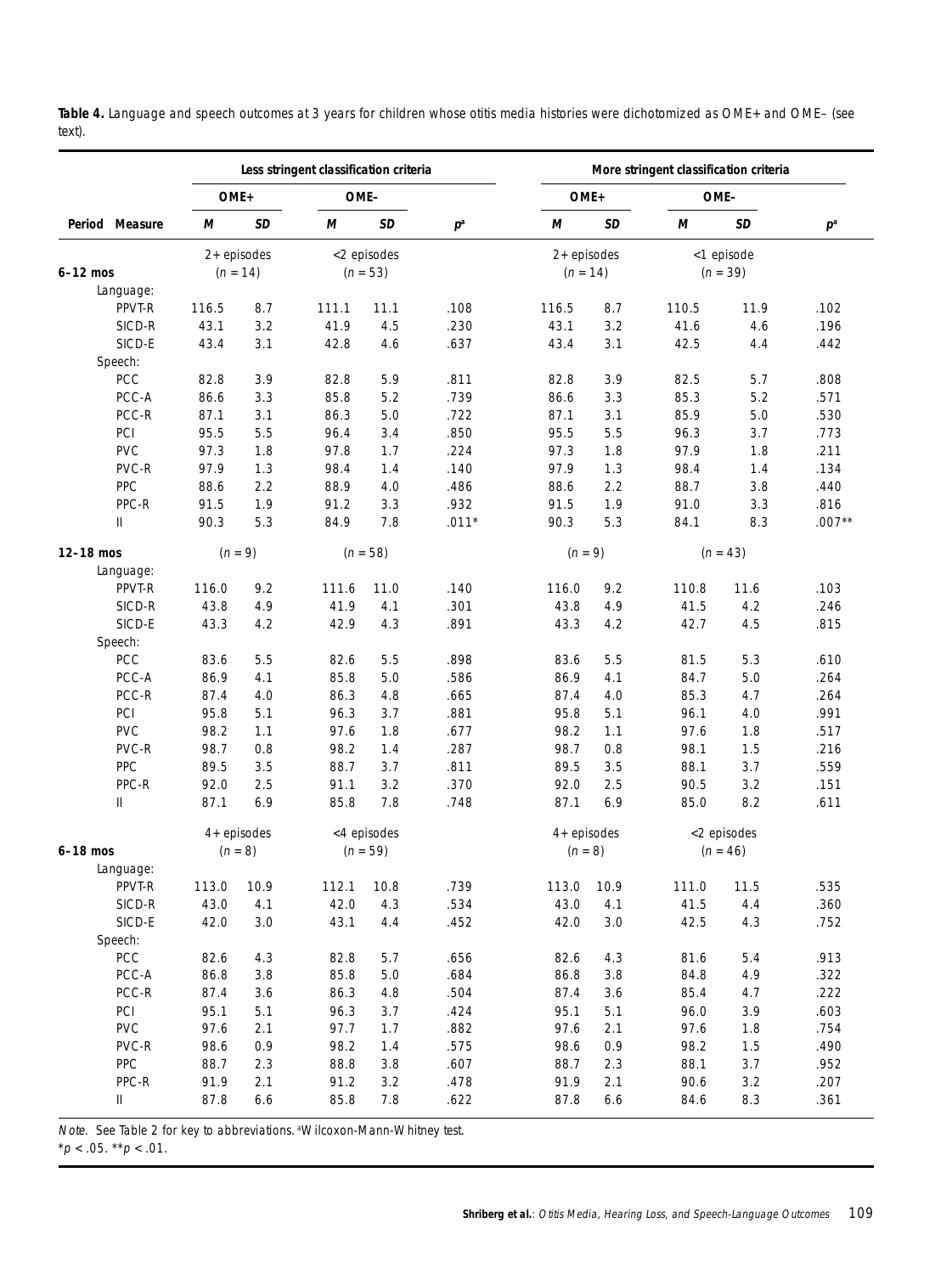|                 |                     |     | 6-12 months |                   |       |                   |     | 12-18 months |                     |          | 6-18 months       |     |                   |           |         |
|-----------------|---------------------|-----|-------------|-------------------|-------|-------------------|-----|--------------|---------------------|----------|-------------------|-----|-------------------|-----------|---------|
|                 | $HL+$<br>$(n = 22)$ |     |             | HL-<br>$(n = 46)$ |       | HL+<br>$(n = 15)$ |     |              | $HL-$<br>$(n = 48)$ |          | HL+<br>$(n = 12)$ |     | HL-<br>$(n = 51)$ |           |         |
| <b>Measures</b> | М                   | SD  | м           | SD                | $p^a$ | М                 | SD  | М            | <b>SD</b>           | $p^a$    | М                 | SD  | М                 | <b>SD</b> | $p^a$   |
| Language:       |                     |     |             |                   |       |                   |     |              |                     |          |                   |     |                   |           |         |
| PPVT-R          | 112.7               | 8.7 | 111.3       | 12.1              | .715  | 113.2             | 8.5 | 111.3        | 11.8                | .719     | 114.7             | 9.0 | 111.1             | 11.5      | .293    |
| SICD-R          | 42.6                | 4.1 | 41.6        | 4.8               | .651  | 41.3              | 4.0 | 42.1         | 4.9                 | .278     | 42.0              | 4.1 | 41.9              | 4.9       | .769    |
| SICD-E          | 42.3                | 4.9 | 43.1        | 3.9               | .433  | 40.4              | 4.0 | 43.6         | 4.2                 | $.017*$  | 40.6              | 4.2 | 43.4              | 4.2       | $.048*$ |
| Speech:         |                     |     |             |                   |       |                   |     |              |                     |          |                   |     |                   |           |         |
| <b>PCC</b>      | 81.8                | 6.5 | 82.9        | 5.1               | .503  | 80.1              | 6.8 | 83.5         | 4.8                 | $.043*$  | 80.1              | 7.4 | 83.1              | 5.1       | .150    |
| PCC-A           | 84.6                | 6.3 | 86.1        | 4.7               | .477  | 83.6              | 6.8 | 86.4         | 4.3                 | .126     | 84.2              | 7.7 | 85.8              | 4.6       | .793    |
| PCC-R           | 85.1                | 6.2 | 86.6        | 4.4               | .537  | 84.0              | 6.7 | 86.9         | 4.0                 | .123     | 84.7              | 7.6 | 86.4              | 4.4       | .896    |
| <b>PCI</b>      | 95.7                | 4.3 | 96.4        | 3.7               | .477  | 96.3              | 3.6 | 96.4         | 3.8                 | .843     | 96.1              | 3.6 | 96.2              | 4.1       | .707    |
| <b>PVC</b>      | 97.8                | 1.7 | 97.5        | 2.1               | .731  | 97.5              | 2.0 | 97.8         | 1.7                 | .842     | 97.2              | 2.1 | 97.7              | 1.9       | .439    |
| PVC-R           | 98.3                | 1.5 | 98.1        | 1.7               | .503  | 98.1              | 1.7 | 98.2         | 1.6                 | .968     | 97.8              | 1.8 | 98.2              | 1.7       | .659    |
| PPC             | 88.3                | 4.3 | 88.8        | 3.5               | .645  | 87.2              | 4.6 | 89.3         | 3.3                 | .078     | 87.1              | 5.1 | 89.0              | 3.5       | .203    |
| PPC-R           | 90.5                | 4.1 | 91.3        | 3.1               | .616  | 89.8              | 4.6 | 91.5         | 2.8                 | .223     | 90.0              | 5.2 | 91.2              | 3.0       | .972    |
| Ш               | 84.1                | 8.7 | 87.1        | 6.8               | .131  | 81.5              | 8.5 | 88.0         | 5.5                 | $.004**$ | 83.5              | 6.6 | 86.5              | 7.6       | .092    |

**Table 5.** Language and speech outcomes at 3 years for children whose hearing loss histories at 6–18 months were dichotomized as HL+ and HL– (see text).

Note. See Table 2 for key to abbreviations. <sup>a</sup>Wilcoxon-Mann-Whitney test.

continuous speech measures, the criterion for a subclinical or clinical disorder was a score of 1.3 or more standard deviation units from the mean of the subgroup of 70 children (i.e., 10th percentile or below). For the SDCS measure, the criterion was Speech Delay (SD), as defined by the SDCS computer program (Shriberg et al., 1997b).

**Otitis Media.** As shown in Table 6, odds ratios were used when relative risk ratios could not be used because of zero frequencies in at least two cells (Kahn & Sempos, 1989). None of the 39 risk analyses using either the less or more stringent classifications of OME– yielded statistically significant findings, which would be indicated by a confidence interval that did not include 1.

**Hearing Loss.** Table 7 is a summary of findings testing the association between early hearing loss and later speech-language status. All comparisons for each of the developmental periods were obtained using relative risk ratios, as the cohort of 70 children was dichotomized into the two hearing history groups for each comparison. Of the 39 tests, 10 (25.6%) were statistically significant at or less than the .05 level, as indicated by Wilcoxon-Mann-Whitney test values. For each of the 10 statistically significant comparisons, more children classified as positive for hearing loss (HL+) at 12–18 months or the total 6–18 month period had subclinical or clinical speech disorder at 3 years of age compared to children classified as HL–. Relative risk ratios for the 10 statistically significant analyses ranged from 9.60:1 to

21.25:1, indicating that children classified as HL+ at 6– 18 months of age were at approximately 10 to 21 times increased risk for subclinical or clinical speech disorder at 3 years of age. The lower bound confidence limits for these comparisons ranged from just over 1 to just under 3; upper bound confidence limits ranged from approximately 86 to 166. Thus, although the 10–21 times increased risk for speech disorder was significantly greater than chance in these comparisons, the relatively large confidence limits likely associated with small cell sizes prohibit reliable generalizations about the magnitude of these risk estimates.

The pattern of significant findings in Table 7 can be interpreted as follows. First, effects were clearly associated with consonant development (PCC, PCC-A, PCC-R) rather than vowel/diphthong development (PVC, PVC-R), reflected as well in the metrics that included articulation of both consonants and vowels/diphthongs (PPC, PPC-R). Second, effects were not only limited to distortions of consonants (PCC, PPC) or just the noncommon clinical distortions of consonants (PCC), but also reflected deletions and substitutions of consonants (PCC-R, PPC-R). Finally, the pattern of significant findings indicates that the 12–18 month period of development is most highly associated with later clinical or subclinical speech disorder. There were no statistically significant findings for the 6–12 months comparisons, and statistical findings for the total 6–18 month period mirrored those found for the 12–18 month period.

 $*p < .05.$  \*\*  $p < .01.$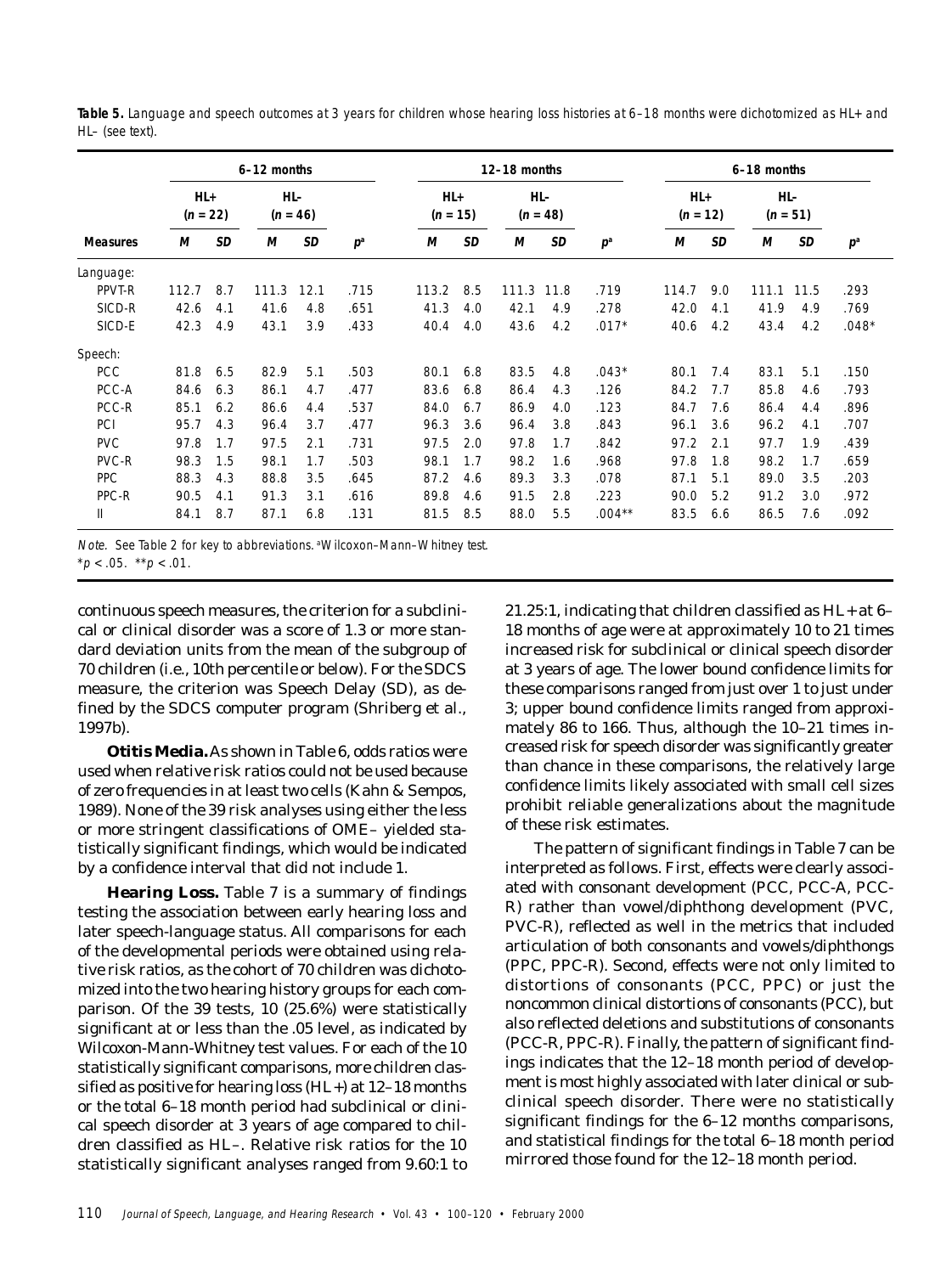|                           |                  |                | Less stringent classification criteria |       |                          |                |        | More stringent classification criteria |       |                          |
|---------------------------|------------------|----------------|----------------------------------------|-------|--------------------------|----------------|--------|----------------------------------------|-------|--------------------------|
|                           |                  | % Affected     |                                        |       | <b>Confidence limits</b> | % Affected     |        |                                        |       | <b>Confidence limits</b> |
| Period Measure            | OME+             | OME-           | <b>Relative risk</b>                   | Lower | Upper                    | OME+           | OME-   | Odds ratio                             | Lower | Upper                    |
| $6-12$ mos <sup>a</sup>   |                  |                |                                        |       |                          |                |        |                                        |       |                          |
| Language:                 |                  |                |                                        |       |                          |                |        |                                        |       |                          |
| PPVT-R                    | 0                | 19             | 0.00 <sup>d</sup>                      | 0.00  | 1.56                     | 0              | 23     | 0.00                                   | 0.00  | 1.29                     |
| SICD-R                    | $\overline{7}$   | 12             | 0.62                                   | 0.08  | 4.73                     | 7              | 13     | 0.52                                   | 0.01  | 5.42                     |
| SICD-E                    | 0                | 16             | 0.00 <sup>d</sup>                      | 0.00  | 2.08                     | 0              | 15     | 0.00                                   | 0.00  | 2.32                     |
| Speech:                   |                  |                |                                        |       |                          |                |        |                                        |       |                          |
| <b>PCC</b>                | 0                | 11             | 0.00 <sup>d</sup>                      | 0.00  | 3.24                     | 0              | 10     | 0.00                                   | 0.00  | 4.27                     |
| PCC-A                     | 0                | 8              | 0.00                                   | 0.00  | 5.89                     | 0              | 10     | 0.00                                   | 0.00  | 4.27                     |
| PCC-R                     | 0                | 8              | 0.00 <sup>d</sup>                      | 0.00  | 5.89                     | 0              | 10     | 0.00                                   | 0.00  | 4.27                     |
| PCI                       | 21               | 11             | 1.89                                   | 0.54  | 6.64                     | 21             | 15     | 1.50                                   | 0.21  | 8.52                     |
| <b>PVC</b>                | 14               | 8              | 1.89                                   | 0.39  | 9.30                     | 14             | 8      | 2.00                                   | 0.15  | 19.46                    |
| PVC-R                     | $\overline{7}$   | 6              | 1.26                                   | 0.14  | 11.22                    | $\overline{7}$ | 5      | 1.42                                   | 0.02  | 29.31                    |
| PPC                       | 0                | 11             | 0.00 <sup>d</sup>                      | 0.00  | 3.24                     | 0              | 10     | 0.00                                   | 0.00  | 4.27                     |
| PPC-R                     | $\mathbf 0$      | 8              | 0.00 <sup>d</sup>                      | 0.00  | 5.89                     | 0              | 10     | 0.00                                   | 0.00  | 4.27                     |
| Ш                         | $\overline{7}$   | 8              | 0.95                                   | 0.11  | 7.81                     | $\overline{7}$ | 10     | 0.67                                   | 0.01  | 7.74                     |
| <b>SDCS</b>               | 14               | 11             | 1.51                                   | 0.33  | 7.00                     | 14             | 13     | 1.13                                   | 0.10  | 8.12                     |
| 12-18 mosb                |                  |                |                                        |       |                          |                |        |                                        |       |                          |
| Language:                 |                  |                |                                        |       |                          |                |        |                                        |       |                          |
| PPVT-R                    | 11               | 16             | 0.70                                   | 0.10  | 4.91                     | 11             | 19     | 0.53                                   | 0.01  | 5.13                     |
| SICD-R                    | 11               | 11             | 1.06                                   | 0.14  | 7.78                     | 11             | 12     | 0.93                                   | 0.02  | 10.15                    |
| SICD-E                    | $\mathbf 0$      | 14             | 0.00 <sup>d</sup>                      | 0.00  | 3.80                     | 0              | 17     | 0.00                                   | 0.00  | 3.22                     |
| Speech:                   |                  |                |                                        |       |                          |                |        |                                        |       |                          |
| <b>PCC</b>                | 0                | 10             | 0.00 <sup>d</sup>                      | 0.00  | 5.85                     | 0              | 14     | 0.00                                   | 0.00  | 4.22                     |
| PCC-A                     | 0                | $\overline{7}$ | 0.00 <sup>d</sup>                      | 0.00  | 10.47                    | 0              | 9      | 0.00                                   | 0.00  | 7.66                     |
| PCC-R                     | $\mathbf 0$      | $\overline{7}$ | 0.00 <sup>d</sup>                      | 0.00  | 10.47                    | 0              | 9      | 0.00                                   | 0.00  | 7.66                     |
| PCI                       | 11               | 14             | 0.81                                   | 0.11  | 5.70                     | 11             | 14     | 0.77                                   | 0.02  | 7.96                     |
| <b>PVC</b>                | 0                | 10             | 0.00 <sup>d</sup>                      | 0.00  | 5.85                     | 0              | 9      | 0.00                                   | 0.00  | 7.66                     |
| PVC-R                     | 0                | 7              | 0.00 <sup>d</sup>                      | 0.00  | 10.47                    | 0              | 9      | 0.00                                   | 0.00  | 7.66                     |
| PPC                       | 0                | 10             | 0.00 <sup>d</sup>                      | 0.00  | 5.85                     | 0              | 14     | 0.00                                   | 0.00  | 4.22                     |
| PPC-R                     | $\mathbf 0$      | $\overline{7}$ | 0.00 <sup>d</sup>                      | 0.00  | 10.47                    | 0              | 9      | 0.00                                   | 0.00  | 7.66                     |
| Ш                         | $\mathbf 0$      | 9              | 0.00 <sup>d</sup>                      | 0.00  | 7.55                     | 0              | 9      | 0.00                                   | 0.00  | 7.66                     |
| <b>SDCS</b>               | 11               | 10             | 1.07                                   | 0.15  | 7.91                     | 11             | 9      | 1.22                                   | 0.02  | 14.68                    |
| $6 - 18$ mos <sup>c</sup> |                  |                |                                        |       |                          |                |        |                                        |       |                          |
| Language:                 |                  |                |                                        |       |                          |                |        |                                        |       |                          |
| PPVT-R                    | 13               | 14             | 0.91                                   | 0.13  | 6.33                     | 13             | 18     | 0.66                                   | 0.01  | 6.54                     |
| SICD-R                    | 13               | 10             | 1.21                                   | 0.17  | 8.78                     | 13             | $13\,$ | 0.93                                   | 0.02  | 9.82                     |
| SICD-E                    | 0                | 14             | 0.00 <sup>d</sup>                      | 0.00  | 4.45                     | 0              | 16     | 0.00                                   | 0.00  | 4.00                     |
| Speech:                   |                  |                |                                        |       |                          |                |        |                                        |       |                          |
| PCC                       | 0                | 10             | 0.00 <sup>d</sup>                      | 0.00  | 6.82                     | 0              | 13     | 0.00                                   | 0.00  | 5.21                     |
| PCC-A                     | 0                | $\overline{7}$ | 0.00 <sup>d</sup>                      | 0.00  | 12.17                    | 0              | 9      | 0.00                                   | 0.00  | 9.39                     |
| PCC-R                     | 0                | $\overline{7}$ | 0.00 <sup>d</sup>                      | 0.00  | 12.17                    | 0              | 9      | 0.00                                   | 0.00  | 9.39                     |
| PCI                       | 13               | 14             | 0.92                                   | 0.13  | 6.44                     | 13             | 15     | 0.80                                   | 0.02  | 8.09                     |
| <b>PVC</b>                | 13               | 8              | 1.48                                   | 0.20  | 11.08                    | 13             | 9      | 1.50                                   | 0.03  | 18.39                    |
| PVC-R                     | 0                | $\overline{7}$ | 0.00 <sup>d</sup>                      | 0.00  | 12.17                    | 0              | 7      | 0.00                                   | 0.00  | 14.87                    |
| PPC                       | $\mathbf 0$      | 10             | 0.00 <sup>d</sup>                      | 0.00  | 6.82                     | 0              | 13     | 0.00                                   | 0.00  | 5.21                     |
| PPC-R                     | $\boldsymbol{0}$ | $\overline{7}$ | 0.00 <sup>d</sup>                      | 0.00  | 12.17                    | 0              | 9      | 0.00                                   | 0.00  | 9.39                     |
| II                        |                  |                |                                        |       |                          |                |        |                                        |       |                          |
|                           | 13               | $\overline{7}$ | 1.84                                   | 0.23  | 14.51                    | 13             | 9      | 1.50                                   | 0.03  | 18.39                    |
| <b>SDCS</b>               | 25               | 8              | 2.95                                   | 0.68  | 12.76                    | 25             | 11     | 2.73                                   | 0.21  | 21.80                    |

**Table 6.** Risk estimates (relative risk ratio and odds ratio analyses) for otitis media histories at 6–18 months and language-speech status at 3 years (see text for definition of affected for the language and speech measures).

Note. See Table 2 for key to abbreviations. SDCS = Speech Disorders Classification System. <sup>a</sup>Classification A, OME+ n = 14; Classification A, OMEns: 51–53; Classification B, OME+ n = 14; Classification B, OME– n = 39. <sup>b</sup>Classification A, OME+ n = 9; Classification A, OME– ns: 56–58; Classification B, OME+  $n = 9$ ; Classification B, OME– ns: 41–43.  $c$ Classification A, OME+  $n = 8$ ; Classification A, OME– ns: 57–59; Classification B, OME+  $n = 8$ ; Classification B, OME– ns: 44–46. drisk estimated using odds ratio.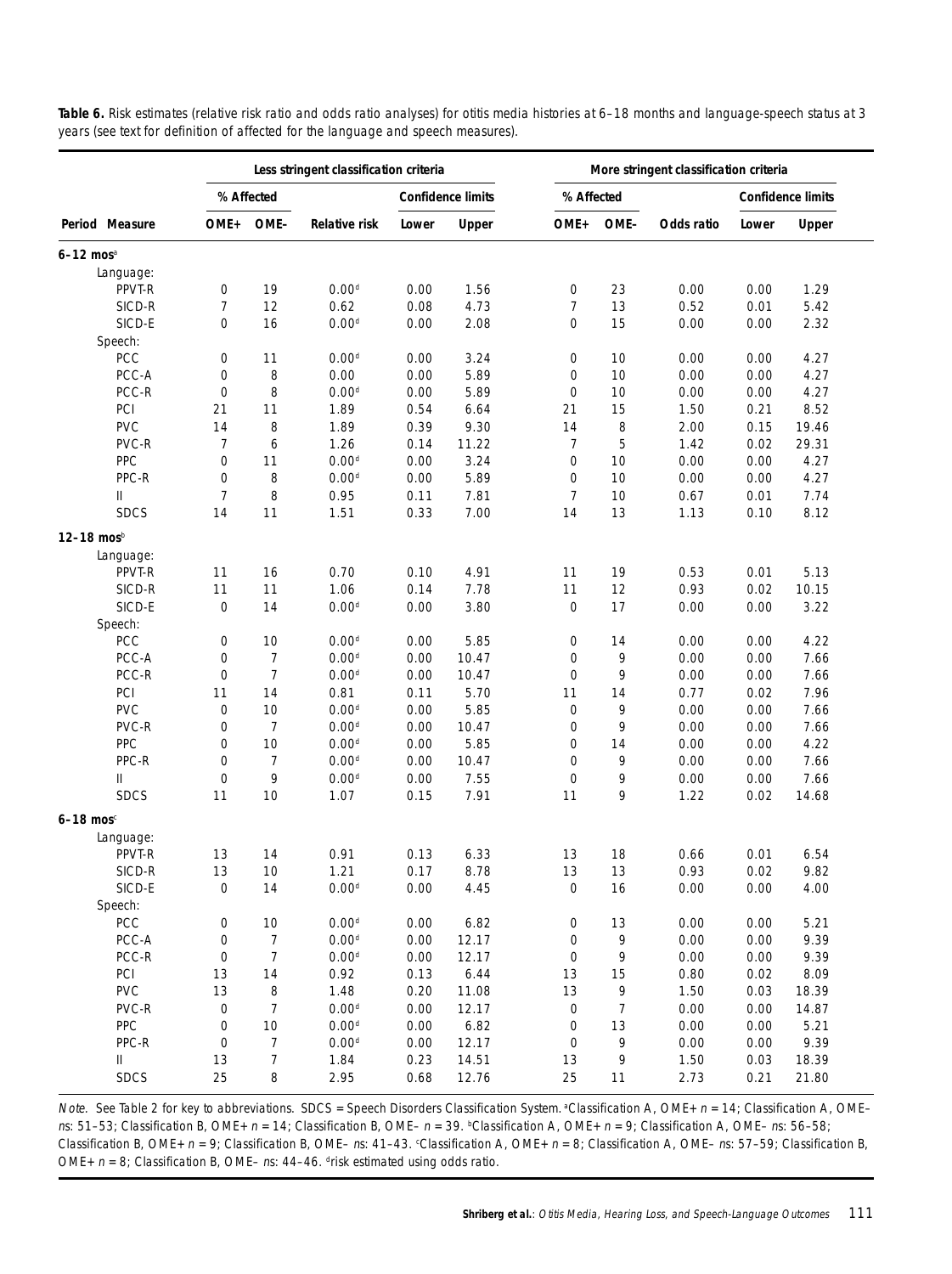**Table 7.** Risk estimates (relative risk ratio and odds ratio analyses) for hearing loss histories at 6–18 months and language-speech status at 3 years (see text for definition of affected for the language and speech measures)

|                         | % Affected |                         |                      |       | <b>Confidence limits</b> |
|-------------------------|------------|-------------------------|----------------------|-------|--------------------------|
| Period Measure          | HL+        | HL-                     | <b>Risk estimate</b> | Lower | <b>Upper</b>             |
| $6-12$ mos <sup>a</sup> |            |                         |                      |       |                          |
| Language:               |            |                         |                      |       |                          |
| PPVT-R                  | 14         | 18                      | 0.77                 | 0.23  | 2.61                     |
| SICD-R                  | 9          | 16                      | 0.58                 | 0.13  | 2.58                     |
| SICD-E                  | 18         | 9                       | 2.00                 | 0.55  | 7.25                     |
| Speech:                 |            |                         |                      |       |                          |
| PCC                     | 14         | 9                       | 1.57                 | 0.38  | 6.41                     |
| PCC-A                   | 14         | 4                       | 3.14                 | 0.56  | 17.44                    |
| PCC-R                   | 14         | 4                       | 3.14                 | 0.56  | 17.44                    |
| PCI                     | 14         | 13                      | 1.02                 | 0.28  | 3.71                     |
| <b>PVC</b>              | 5          | 13                      | 0.35                 | 0.04  | 2.72                     |
| PVC-R                   | 5          | 9                       | 0.52                 | 0.06  | 4.41                     |
| PPC                     | 18         | 7                       | 2.79                 | 0.68  | 11.40                    |
| PPC-R                   | 14         | 4                       | 3.14                 | 0.56  | 17.44                    |
| Ш                       | 9          | 7                       | 1.39                 | 0.25  | 7.75                     |
| <b>SDCS</b>             | 18         | 11                      | 1.67                 | 0.50  | 5.62                     |
| 12–18 mosb              |            |                         |                      |       |                          |
| Language:               |            |                         |                      |       |                          |
| PPVT-R                  | 14         | 17                      | 0.84                 | 0.20  | 3.51                     |
| SICD-R                  | 14         | 13                      | 1.12                 | 0.25  | 4.94                     |
| SICD-E                  | 29         | 9                       | 3.36                 | 0.96  | 11.73                    |
| Speech:                 |            |                         |                      |       |                          |
| PCC                     | 33         | 2                       | 16.00                | 2.02  | $126.46**$               |
| PCC-A                   | 20         | 2                       | 9.60                 | 1.08  | 85.58*                   |
| PCC-R                   | 20         | 2                       | 9.60                 | 1.08  | 85.58*                   |
| PCI                     | 13         | 13                      | 1.07                 | 0.24  | 4.74                     |
| <b>PVC</b>              | 13         | 6                       | 2.13                 | 0.39  | 11.59                    |
| PVC-R                   | 7          | 6                       | 1.07                 | 0.12  | 9.51                     |
| PPC                     | 33         | 2                       | 16.00                | 2.02  | 126.46**                 |
| PPC-R                   | 20         | $\overline{2}$          | 9.60                 | 1.08  | 85.58*                   |
| Ш                       | 13         | 2                       | 6.40                 | 0.62  | 65.74                    |
| <b>SDCS</b>             | 20         | 10                      | 1.92                 | 0.52  | 7.11                     |
| $6-18$ mos <sup>c</sup> |            |                         |                      |       |                          |
| Language:               |            |                         |                      |       |                          |
| PPVT-R                  | 9          | 18                      | 0.51                 | 0.07  | 3.59                     |
| SICD-R                  | 9          | 14                      | 0.65                 | 0.09  | 4.76                     |
| SICD-E                  | 27         | 10                      | 2.73                 | 0.76  | 9.75                     |
| Speech:                 |            |                         |                      |       |                          |
| PCC                     | 42         | $\overline{\mathbf{c}}$ | 21.25                |       | 2.73 165.55**            |
| PCC-A                   | 25         | 2                       | 12.75                | 1.45  | $112.13*$                |
| PCC-R                   | 25         | 2                       | 12.75                | 1.45  | $112.13*$                |
| <b>PCI</b>              | 8          | 14                      | 0.61                 | 0.08  | 4.48                     |
| PVC                     | 17         | 6                       | 2.83                 | 0.53  | 15.13                    |
| PVC-R                   | 8          | 6                       | 1.42                 | 0.16  | 12.46                    |
| PPC                     | 42         | 2                       | 21.25                | 2.73  | 165.55**                 |
| PPC-R                   | 25         | 2                       | 12.75                | 1.45  | $112.13*$                |
| Ш                       | 8          | 4                       | 2.13                 | 0.21  | 21.55                    |
| <b>SDCS</b>             | 17         | 12                      | 1.42                 | 0.33  | 6.17                     |

Note. See Table 2 for key to abbreviations. SDCS = Speech Disorders Classification System.  $^{\text{a}}$ HL+  $n = 22$ ; HL- ns: 44-46.  $^{\text{b}}$ HL+ ns: 14-15; HL– ns: 47–48. °HL+ ns: 11–12; H– ns: 50–51.  $*p < .05$ .  $*p < .01$ . (Wilcoxon-Mann-Whitney test).

To summarize, the data in Table 7 provide strong evidence for the association of hearing status during 12– 18 months and speech status at 3 years of age. Statistically significant differences were obtained on 5 of the 10 conceptually different speech measures, each indicating increased risk for subclinical or clinical speech disorder for children who met the criterion for hearing loss at 12–18 months. Based on the PCC-R and PPC-R data, the most conservative summary is that children with hearing loss as defined in this study had approximately 10 times the risk for speech disorder. As shown in Table 7, one fifth (20%) to one third (33.3%) of children with 20 dB or greater hearing losses at 12–18 months (HL+) had a subclinical or clinical speech disorder at 3 years of age (termed the positive predictive value), compared to a 2% affected rate for children who did not meet the 20 dB hearing loss criterion (HL–). The 2% rate in children classified as HL– is consistent with prior estimates of 2–3% prevalence rates of speech disorder in preschool children (Leske, 1981; Shriberg & Austin, 1998; Shriberg & Kwiatkowski, 1994; Winitz & Darley, 1980). However, it is lower than the recent estimate of approximately 14% in 3-year-old children based on extrapolation from data obtained on 6-year-old children (Shriberg, Tomblin, & McSweeny, 1999). Even if based on the more recent prevalence estimate, the present findings of speech delay at 3 years of age in 20% to 33% of children with HL+ histories would implicate HL+ as a significant risk factor for later speech delay.

It should be noted that the magnitude of a positive predictive value is greatly influenced by the prevalence rate in the sample. In the present sample, there were only 6 children of the 63 classified who were positive for speech disorder. Sensitivity (detection of true positives for later speech disorder) of HL+ at 12–18 months was 83.3%; of the 6 children positive for speech disorder at 3 years, 5 were detected as HL+ at 12–18 months. Specificity (rejection of true negatives for later speech disorder) for HL– at 12–18 months was 81.0%; of the 58 children negative for speech disorder at 3 years, 47 were classified as HL– at 12–18 months.

# **Structural Equation Modeling Overview**

**Background.** Of several implementations of structural equation modeling (e.g., AMOS [Arbuckle, 1997]; EQS [Bentler, 1993]; LISCOMP [Muthén, 1988]), LISREL (Jöreskog & Sörbom, 1993) was used to develop a preliminary explanatory model linking precursor to outcome variables. The primary task in structural equation modeling (SEM) is to develop and solve two main sets of equations: measurement equations and structural equations. In SEM technique, theoretical constructs can be treated as latent variables, measurement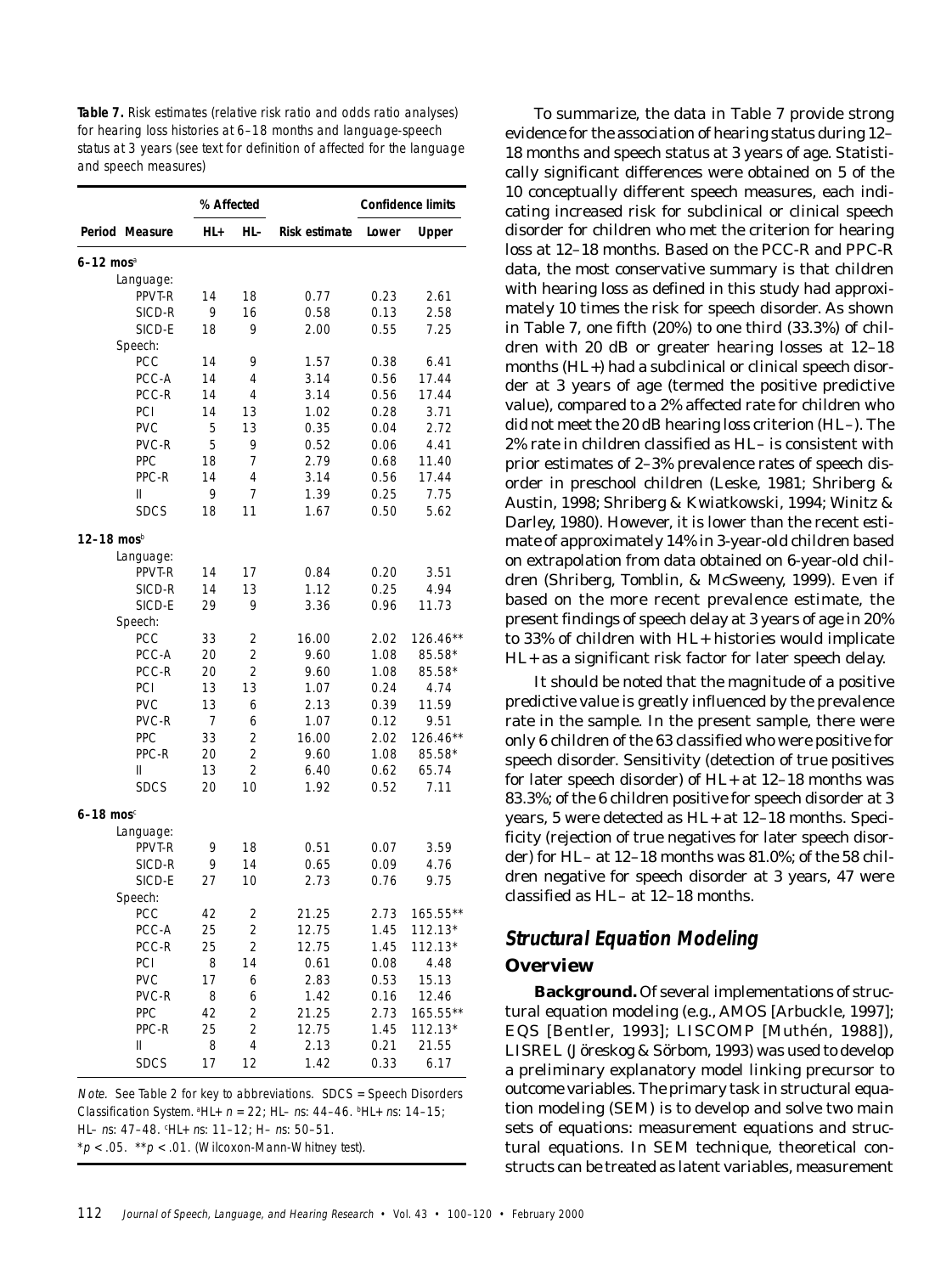error variance can be separated from the measurement structure, and precursor or risk variables can be tested for direct or indirect (mediating) effects on outcome variables. The Appendix provides a technical description (see also Roberts et al., 1995).

**Description of the Model.** Figure 3 is a nonrecursive structural equation model developed to test the direct and mediated effects of OME and hearing levels at 6–12 months and 12–18 months on speech and language at 3 years of age. Both the measurement model and the structural equation model were conducted using a two-stage least-squares (2SLS) estimation procedure from the SIMPLIS computer program (Jöreskog & Sörbom, 1986). The 2SLS procedure is a noniterative method that is robust to many violations and performs similarly to optimal iterative methods (Brown, 1990; Hägglund, 1982). Several 2SLS models were run using data from 59 of the 70 children with complete hearing loss and language data. To support findings based on the small sample size, SEM technique models were compared using both continuous and categorical classification of the precursor and outcome variables.

The labels in the top and bottom rows of Figure 3 indicate the continuous (DWE, HL) and categorical (OME±, HL±) SEM models. The labeled arrows indicate the direct effects of each effect path using customary LISREL notation. The variables in the six circles are labeled in pairs from right to left (i.e., Language = 1, Speech = 2; Time 2 Effusion = 3, Time 2 Hearing = 4; Time 1 Effusion =  $5$ , and Time 1 Hearing =  $6$ ). Thus, for example, the equation representing the direct effect of Time 1 Effusion on Language is designated β*15* (i.e., the effect on endogenous variable *1* (Language) of exogenous variable *5 (*Time 1 Effusion). The abbreviations on the right side of Figure 3 are for the two language measures and five of the nine speech measures described previously. The following sections describe procedures and findings used to support the preliminary model in Figure 3.

**Figure 3.** A structural equation model for the precursor and outcome variables in the Dallas subsample.

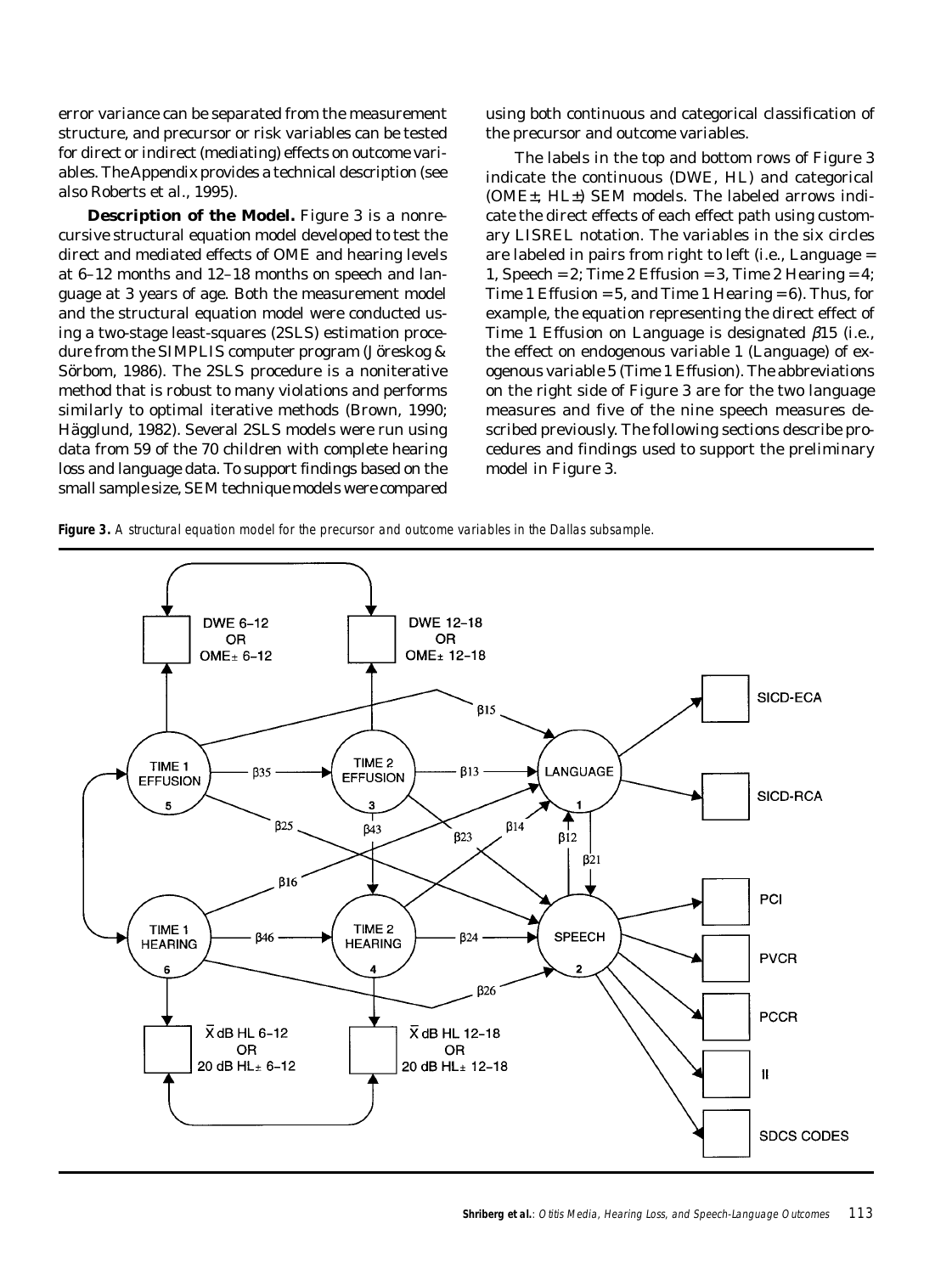#### **Measurement Structure**

**Procedure.** The first SEM analysis tested the measurement structures for language and speech shown in Figure 3. The question was whether language and speech should be treated as separate or combined domains and which measures should be used for each domain. The following six widely accepted fit indices were used to test how well the measurement structure met goodness of fit criteria: (a) likelihood ratio test, which represents a good fit by a nonsignificant chi-square value; (b) the ratio of the chi-square to the degrees of freedom in the model, with a ratio below 3:00 indicating a good fit; (c) the Goodness of Fit Index (GFI); (d) the Adjusted Goodness of Fit Index (AGFI); (e) the Normed Fit Index (NFI); and (f) the Non-Normed Fit Index (NNFI). Values greater than .90 are desirable for the last four indices; Mulaik et al. (1989) provide details on the NFI and NNFI, and Jöreskog and Sörbom (1993) provide details on GFI and AGFI.

**Findings.** Statistical assessment of the entire set of measures indicated that the two dimensional measurement model shown in Figure 3 was the best measurement structure, including combining the two SICD modalities—receptive and expressive language—as one latent trait. Assessment of the measurement model met all fit criteria as reflected in the following fit index findings: χ<sup>2</sup> = 13.57, *df* = 16, *pr* = .63, χ2/*df* = .848, GFI = .99,  $AGFI = .97$ ,  $NFI = .98$ , and  $NNFI = .99$ . The two language and five speech measures did not contribute equally to their latent structures based on comparisons of the contribution of each measure's standardized value (Jöreskog & Sörbom, 1993): χ2 = 71.70, *df* = 21, *pr* = .00,  $\chi^2/df = 3.41$ , GFI = .92, AGFI = .90, NFI = .90, and NNFI = .93. Loadings for the receptive and expressive language scales of the SICD were approximately similar, but loadings for the five speech measures did not meet equivalence criteria, with the PCI contributing most to Speech. The obtained Speech model is readily supported conceptually, with each of the five measures reflecting a unique aspect of speech competence.

## **Effects of Early OME and Hearing Loss on Speech-Language at 3 Years**

Decomposition of variance in a nonrecursive SEM is not an additive approach, but rather depends on the complex interactions in the system under study. A series of two-wave nonrecursive models was constructed for the model shown in Figure 3. As shown, the direct effects on Speech and Language include the four paths from the precursor variables OME (Time 1 and Time 2) and Hearing (Time 1 and Time 2), plus a path from the other communicative domain (Speech or Language). The remaining links in Figure 3 contribute indirectly to the total variance in the system. A two-part analysis was

completed to compute total and direct effects and to determine if any one or more variables was substantially mediating the direct effects of a variable.

**Total and Direct Effects on Speech and Language at 3 Years.** Table 8 is a summary of the variance decomposition for the five sources of influence linking OME and Hearing Loss to Language and Speech. As shown in the first row, the overall  $R^{\!\varepsilon}$ s for language and speech from the continuous and categorical models ranged from .402 to .515. The values for each of the two Language models (continuous and categorical) were within approximately 3 points of one another, and those for Speech within approximately 9 points of one another, indicating fairly good agreement for the two SEM approaches. As the SEM model based on continuous data is presumably more sensitive to individual differences in precursor and outcome variables, the continuous values will be used for the remaining discussion.

Continuing discussion of the overall  $R^2$  values, these data indicate that the structural model of OME and hearing loss at the two time periods shown in Figure 3 accounts for approximately 52% of the variance in Language scores and approximately 40% of the variance in Speech scores at 3 years of age. The magnitude of this total variance is considerably higher than the zero-order correlations for OME and hearing levels with each of the individual language and speech measures (see Table 3). However, the  $R^e$  values of approximately 52% and 40% for Language and Speech, respectively, are consistent with two of the intercorrelations for the SICD-E with speech measures shown in Table 2. As indicated in the third column from the left in Table 2, the PCC-R and Intelligibility Index have Pearson correlations of .46 and .49, respectively, with the SICD-E. Thus, a question is whether language and speech status at 3 years of age is responsible for the major effect of the system of influences on the total  $R^{\scriptscriptstyle\! E}$ s in the first row of Table 8.

To address this question, the other entries in Table 8

**Table 8.** Variance decomposition for the overall effects on language and speech for continuous and categorical structural equation models.

|                                            |      | Language                      |                               | Speech |
|--------------------------------------------|------|-------------------------------|-------------------------------|--------|
|                                            |      | <b>Continuous Categorical</b> | <b>Continuous Categorical</b> |        |
| Overall $R^2$                              | .515 | .484                          | .402                          | .489   |
| $R2$ difference with variable link removed |      |                               |                               |        |
| Language                                   |      |                               | .256                          | .269   |
| Speech                                     | .209 | .273                          |                               |        |
| OMF 6-12                                   | .050 | .000                          | .001                          | .001   |
| OME 12-18                                  | .070 | .016                          | .014                          | .068   |
| Hearing 6-12                               | .095 | .076                          | .095                          | .102   |
| Hearing 12-18                              | .259 | .123                          | .098                          | .018   |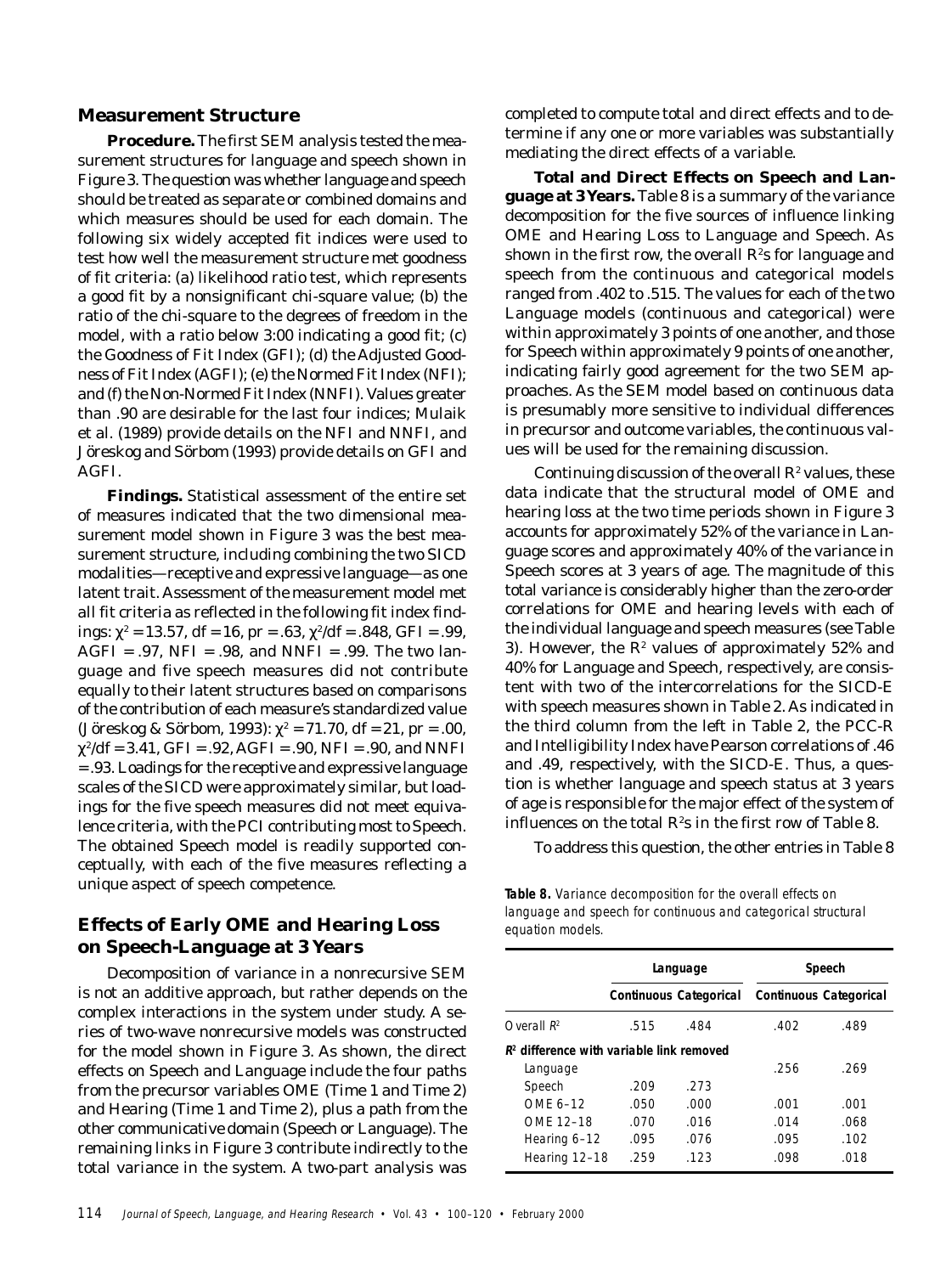provide information on the contribution of each of the five sources to the total  $R^{\scriptscriptstyle\! 2}$  values for Language and Speech. These values are the differences in the  $R^2$  values between the overall  $R^{\!\varepsilon}$  and the  $R^{\!\varepsilon}$  with the variable link removed from the system. The higher the value in each column, the greater the contribution of that variable to the total  $R^2$  in the first row of each column. Beginning with Language, hearing levels at 12–18 months (25.9%) are associated with approximately half of the total  $R^2$  value for the entire system  $(.259/.515 = 50.3\%)$ , Speech another approximately 41% (.209/.515), and the other three precursors each from 10% to 19% (.050–.095/ .515). For Speech, Language contributes approximately 64% to the total  $R^2$  (.256/.402), hearing levels at 6–12 months (.095/.402) and 12–18 months (.098/.402) approximately 24% each, and the OME variables less than 1% (OME 6–12: .001/.402) and approximately 4% (OME 12–18: .014/.402). Thus, the values in Table 8 indicate that it is not the case that all of the variance in Language and Speech at 3 years of age is due to the association between domains. Rather, hearing levels at 12–18 months have an almost 10% greater effect (50.3%) on Language at 3 years than does Speech at 3 years (40.6%). For Speech at 3 years, however, hearing levels at 12–18 months contribute only 24.4% to the total variance, with Language accounting for the substantial remainder (63.7%). As with the zero-order correlations in Table 2, these findings are not interpretable further because they could mask the effects of mediator variables somewhere in the system—the question addressed in the final analysis of the SEM data. What can be supported to this point is that language and speech competence at 3 years of age appeared to be (a) substantially influenced by each other, (b) differentially influenced by hearing levels at 12–18 months, and (c) little influenced by frequency of OME at either 6–12 months or 12–18 months.

**Direct and Mediated Effects on Speech and Language.** Table 9 is a summary of the effects on language and speech at 3 years decomposed into direct and mediated influences (Chen, 1983). It is useful to begin in the middle of the table where the total effects of hearing levels at 12–18 months on Language at 3 years is indicated as –.510. As effects are given in standardized values, this indicates that a negative change in Language of approximately one half of a standard deviation unit occurs for each one standard deviation elevation in hearing levels at 12–18 months. As hearing levels at 12–18 months are also mediated by speech, this total effect can be decomposed into two effects in the system. One is the direct effect of Hearing at 12–18 months on Language (–.820), which accounts for 72.6% of the total effect (see fourth column from left in Table 9). The second is the mediated effect of Speech at 3 years, which, at .309 standardized units, accounts for the remaining 27.4% of the effect. Thus, on an absolute basis, direct effects of elevated hearing levels accounted for nearly three fourths of the total effects on language scores at 3 years (72.6%), with mediation by speech accounting for the remaining approximately one fourth (27.4%).

Turning to the effects of hearing levels at 12–18 months on Speech at 3 years, examination of the decomposition of the total effects indicates a puzzling finding. Although the standardized total effect of hearing levels at 12–18 months on Speech at 3 years is only .118, the positive algebraic sign indicates a positive association between elevated hearing levels (i.e., hearing loss) and speech competence. Decomposition into direct and mediated effects indicates approximately equal contributions

|                                |                                                                                                  | Language               |                         |                                                                                                  | Speech                 |                         |
|--------------------------------|--------------------------------------------------------------------------------------------------|------------------------|-------------------------|--------------------------------------------------------------------------------------------------|------------------------|-------------------------|
|                                | Path(s)                                                                                          | Standardized<br>effect | Absolute %<br>of effect | Path(s)                                                                                          | Standardized<br>effect | Absolute %<br>of effect |
| Hearing 6-12 months influence  |                                                                                                  |                        |                         |                                                                                                  |                        |                         |
| Total effect                   | $\beta$ 16 + $\beta$ 46 $\beta$ 24 $\beta$ 12 +<br>$\beta$ 46 $\beta$ 14 + $\beta$ 26 $\beta$ 12 | $-.100$                | 100%                    | $\beta$ 26 + $\beta$ 46 $\beta$ 14 $\beta$ 21 +<br>$\beta$ 46 $\beta$ 24 + $\beta$ 16 $\beta$ 21 | $-.139$                | 100%                    |
| Direct effects                 | $\beta$ 16                                                                                       | .273                   | 31.8%                   | $\beta$ 26                                                                                       | $-.280$                | 33.8%                   |
| Mediated effects               | $\beta$ 46 $\beta$ 24 $\beta$ 12                                                                 | .105                   | 12.2%                   | $\beta$ 46 $\beta$ 14 $\beta$ 21                                                                 | $-.170$                | 20.5%                   |
| Mediated effects               | $\beta$ 26 $\beta$ 12                                                                            | $-.201$                | 23.4%                   | $\beta$ 46 $\beta$ 24                                                                            | .210                   | 25.4%                   |
| Mediated effects               | $\beta$ 46 $\beta$ 14                                                                            | $-.278$                | 32.6%                   | $\beta$ 16 $\beta$ 21                                                                            | .166                   | 20.3%                   |
| Hearing 12-18 months influence |                                                                                                  |                        |                         |                                                                                                  |                        |                         |
| Total effect                   | $\beta$ 14 + $\beta$ 24 $\beta$ 12                                                               | $-.510$                | 100%                    | $\beta$ 24 + $\beta$ 14 $\beta$ 21                                                               | .118                   | 100%                    |
| Direct effect                  | $\beta$ 14                                                                                       | $-.820$                | 72.6%                   | $\beta$ 24                                                                                       | .618                   | 55.3%                   |
| Mediated effects               | $\beta$ 24 $\beta$ 12                                                                            | .309                   | 27.4%                   | $\beta$ 14 $\beta$ 21                                                                            | $-.500$                | 44.7%                   |

**Table 9.** Direct and mediated influences of hearing levels at 6–12 months and 12–18 months on language and speech status at 3 years of age.

Note. It must be remembered that all paths in this model are mediated to some degree by speech and language since this is a nonrecursive model structure with a reciprocal link between language and speech. See Figure 3 for key to paths.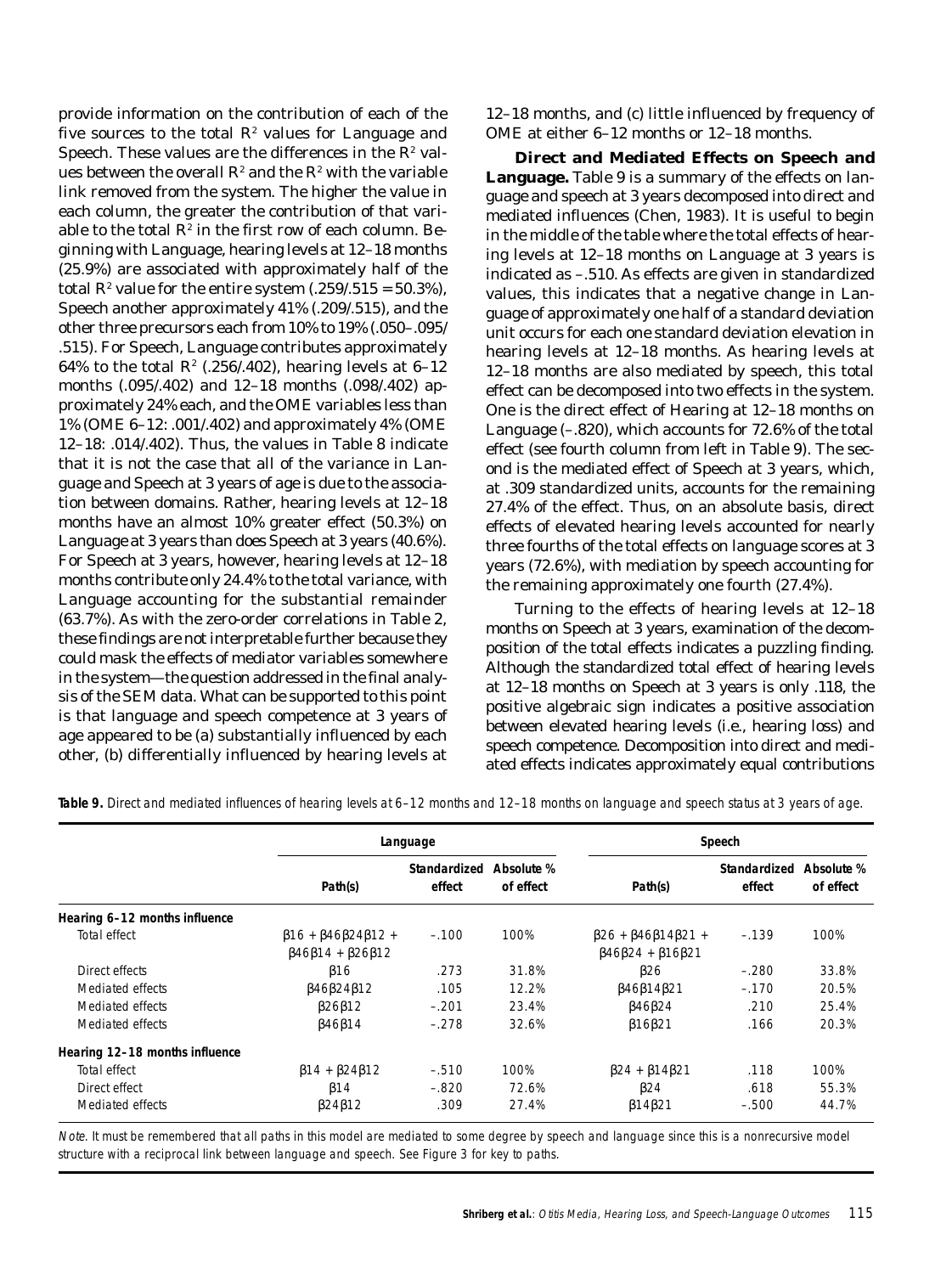from direct effects (.618 standard deviation units, 53.3% of the total effect) and indirect effects (–.500 standard deviation units, 44.7% of the total effect). Thus, the mediated effects are appropriately in the negative direction, but the positive direct effects suggest that elevated hearing levels are associated with better speech scores. Such trends could reflect measurement problems with speech or, if reliable, could warrant examination for understanding the potential protective factors associated with environmental response to elevated hearing levels.

Finally, the data in Table 9 indicate that total effects of hearing levels at 6–12 months on Language (–.100 total standardized effect) and Speech (–.139 total standardized effect) were relatively small. Decomposition of the percentages indicates that only approximately one third of the effects of hearing levels at 6–12 months on later Language and Speech were direct, with approximately two thirds mediated by the three pathways shown in Figure 3.

# **Discussion**

Findings from a prior and the present study indicate that OME and associated elevated hearing levels increase the risk for lowered speech-language outcomes at 3 years of age (Shriberg et al., 2000). Some measurement and design constraints in the present study include limitations in (a) the number of hearing assessments used to estimate hearing levels during the two developmental periods; (b) the language and speech measures, particularly the language measures, relative to other comprehension and production domains of contemporary interest; (c) the higher language status of the children in this sample relative to national norms; (d) the cell sizes, with power constraints affecting both the risk analyses and the structural equation modeling; and (e) the sociodemographic composition of the sample. Cross validation of the risk and SEM findings using more well-developed measures and larger and more sociodemographically diverse cohorts will be needed to support generalizations from the following observations.

## **Multifactorial Risk Models**

A substantive concept emphasized in a previous report and suggested again by the present findings is the need for well-developed multifactorial models of risk precursors associated with early OME and later speechlanguage delay (Shriberg et al., 2000). As concluded by all researchers and reviewers of this literature, the speech-language sequelae of OME appear to depend on complex associations among child and environment variables. In the Shriberg et al. (2000) study, days with effusion was associated with significantly increased risk for subclinical or clinical speech disorder in only one of two samples. Early recurrent OME was associated with approximately 4.6 increased risk for later speech disorder in a sample of 50 children of Native American background enrolled in a Head Start program on a reservation but was not associated with significantly increased risk for speech disorder in a sample of 35 children followed since birth in a university pediatrics clinic. In the present study, using similar speech assessment methods, days with effusion was also not significantly associated with clinical or subclinical speech disorder, but hearing loss at 12–18 months was associated with approximately 10–21 times increased risk for later subclinical or clinical speech disorder. The sociodemographic composition of the 35 children in the pediatrics sample in the prior study was similar to the sociodemographic profile of the 70 children in the present sample followed from 2 months of age in a private pediatric practice. Moreover, the structural equation modeling indicated that although hearing levels predicted a sizeable proportion of the variance in language and speech at 3 years (as much as 52%), a substantial proportion of variance was unaccounted for by OME and hearing data at 6–18 months. Thus, a multifactorial model, allowing for potential protective, mitigating, and exacerbating variables moderating or mediating the effects of significant hearing loss on speech-language, appears to be the most appropriate current perspective on the risk findings.

## **Structural Equation Modeling**

Findings from the second goal of this study suggest that the treatment of language and speech as independent latent traits is statistically well motivated and holds promise for conceptual and applied research needs. The most intriguing finding of the preliminary SEM analyses is that the significant and substantial effects of hearing levels at 12–18 months on speech at 3 years were significantly mediated by language at 3 years. One conceptual perspective is that the statistical data might reflect alternative views of how auditory deficits affect speech perception, which, in turn, affects the acquisition of phonological forms of the ambient language. The preliminary data from the SEM findings might be interpreted in relation to two alternative accounts.

**Direct Effects, Acoustic-Phonetic Account.** Speech acquisition models that emphasize the centrality of the acoustic-phonetic features of speech would predict that early recurrent fluctuant hearing loss would have specific consequences for the perception, discrimination, and representation of phonemes and their allophonic variations. Speech sounds with the lowest phonetic salience would be the most difficult to acquire correctly—specifically, those whose intensity-frequency characteristics are most consistent with the hearing loss configurations associated with OME (Dobie & Berlin,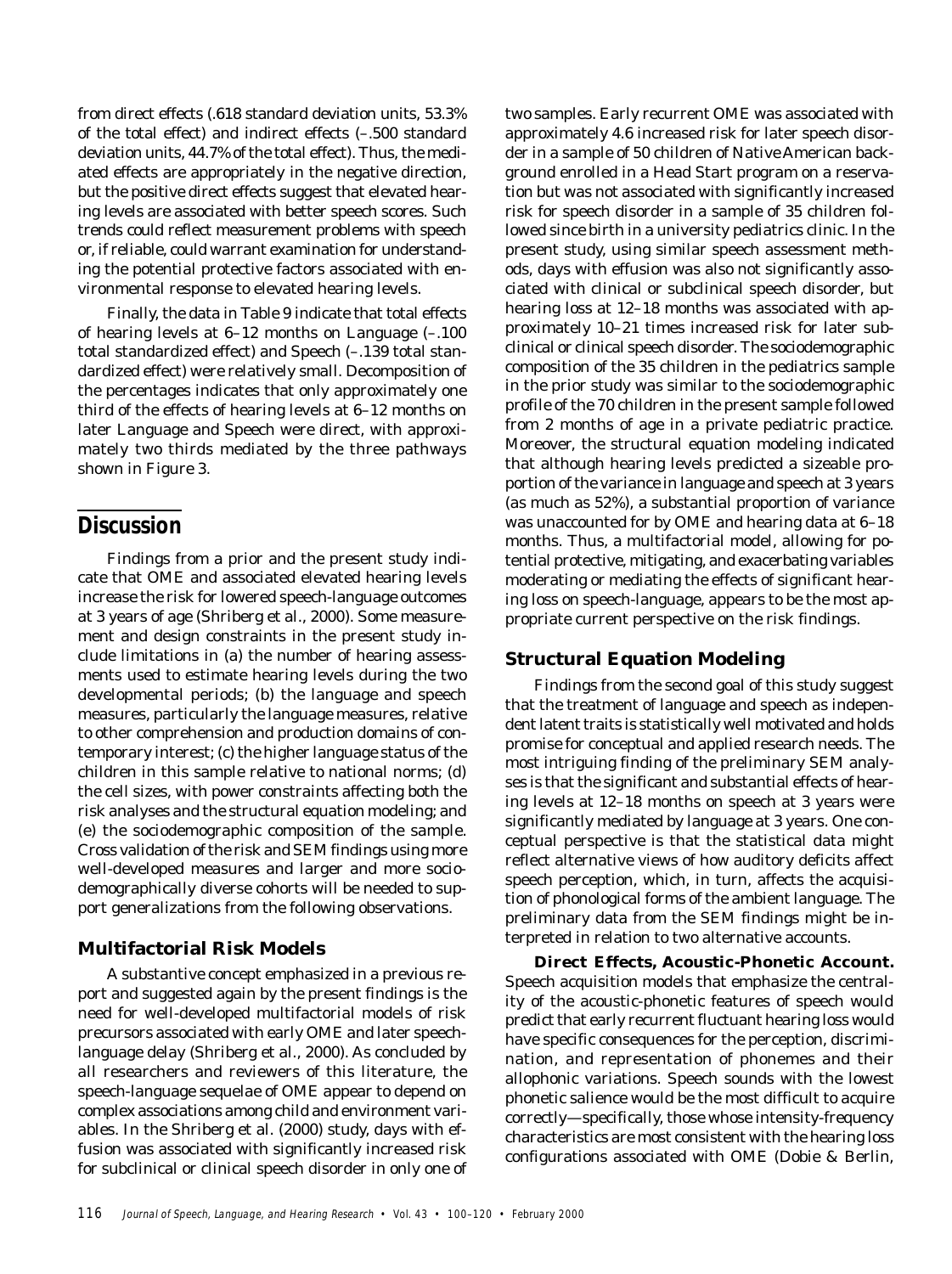1979; Groenen, Crul, & Maassen, 1992; Petinou & Schwartz, 1999). Incorrect or underspecified representations of these speech sounds would, in turn, manifest as specific speech production errors (cf. Shriberg & Smith, 1983). Crucially, such deficits could occur as relatively autonomous speech production phenomena directly related to the signal properties of the auditory input. Relative to the SEM model in Figure 3, the pathway from hearing loss at 12–18 months to speech status at 3 years (β*24*) would appear to assess the strength of this association, wherein an early acoustic-phonetic processing constraint during this developmental period is viewed as the *direct* source of the later speech disorder.

**Indirect (Mediated) Effects, Cognitive-Linguistic Account.** Speech acquisition models that emphasize active discovery of linguistic forms, termed constructivist-type models (e.g., Aslin & Pisoni, 1980; Donahue, 1993; Goldinger, Pisoni, & Luce, 1996; Jusczyk, 1996; see also Ertmer & Newby, 1993) would predict less direct, substantially mediated effects of early fluctuant hearing loss on the acquisition of ambient linguistic forms. Rather than autonomous deficits based on acoustic-phonetic constraints, constructivist-type accounts predicate cognitive-linguistic sequelae of fluctuant hearing loss as the sources of concurrent and later deficits in speech-language and other learning domains. All indirect pathways in Figure 3, in which the effects of early hearing levels on later speech are mediated by language at 3 years, would appear to be consistent with this alternative to a direct effects, acoustic-phonetic model.

**Support for the Mediated Account.** Several findings in the present study and associated research support a mediated, rather than direct acoustic-phonetic, account of the effects of hearing on speech. First are the clear findings in the SEM data indicating that the apparently direct effects of hearing levels on these children's speech at 3 years were substantially mediated by their language status at 3 years. Second, as described previously, the obtained speech effects were not limited to only acoustically less salient sounds but rather were spread across all consonant features and included diverse error types at both phonemic (deletions, substitutions) and allophonic (distortions) levels. A third consideration is a finding from associated research indicating that, among 85 children referred for speech disorder of unknown origin, those with substantial histories of OME had significantly lower Intelligibility Index scores (Shriberg & Friel-Patti, 1997). In the present data, speech measures contributed less than 27% to the variance in Intelligibility Index scores (cf. Table 2), with language, prosody, and other sociolinguistic and paralinguistic variables likely additional sources of variance (cf. Jerger, Jerger, Alford, & Abrams, 1983; Kent, 1992; Shriberg & Kwiatkowski, 1982).

A fourth consideration supporting the mediated-effects model is the data referenced previously suggesting that multifactorial models are needed to account for the long-term effects of OME on linguistic, academic, and social skills. Roberts et al. (1995) report that measures of home environment substantially mediated the direct effects of hearing loss on several measures of language and general development. The present SEM model was designed to explore fewer variables than studied in Roberts et al. (1995), focusing on issues associated with speech outcomes. Following the findings of these investigators, it is quite possible that home environment variables mediate the direct and indirect hearing level findings in the present data. What can be suggested from the data on variables at hand is that these findings fail to support a direct-effects, acoustic-phonetic account for the speech sequelae of early recurrent fluctuant hearing loss. Rather, they are consistent with a mediated effects account in which speech sequelae arise from correlates of impairments in cognitive-linguistic processes.

# **Conclusion**

The central clinical conclusion from the present study is that for infants with greater than 20 dB average hearing loss from 12 to 18 months of age, the prevalence of subclinical or clinical speech disorder on the Percentage of Phonemes Correct (PPC) metric at 3 years was 33%. In comparison, for infants with averaged hearing levels equal to or less than 20 dB HL from 12 to 18 months, the prevalence of subclinical or clinical speech disorder on the PPC at 3 years of age was 2%. For the Percentage of Phonemes Correct–Revised (PPC-R), which is a more conservative metric that scores only deletions and substitutions of consonants and vowels/ diphthongs as errors, the comparable prevalence of speech disorder at 3 years for children classified as HL+ and HL– at 12–18 months, respectively, was 20% versus 2%. Preliminary attempts to model the significant explanatory pathways suggest that the increased risk for speech errors is substantially mediated by children's language acquisition, which, in turn, supports multifactorial pathway models linking early recurrent OME and hearing loss to diverse child and environment factors.

#### **Acknowledgments**

Preparation of this report was supported by the National Institute on Deafness and Other Communication Disorders, National Institutes of Health (DC00496). We thank the following people for their significant contributions to this paper: Chad Allen, Diane Austin, Lori Betourne, Karen Cruickshanks, Terese Finitzo, Jane McSweeny, Jean Moore, and Carmen Rasmussen. We also thank the editor, associate editor, and four reviewers for their extremely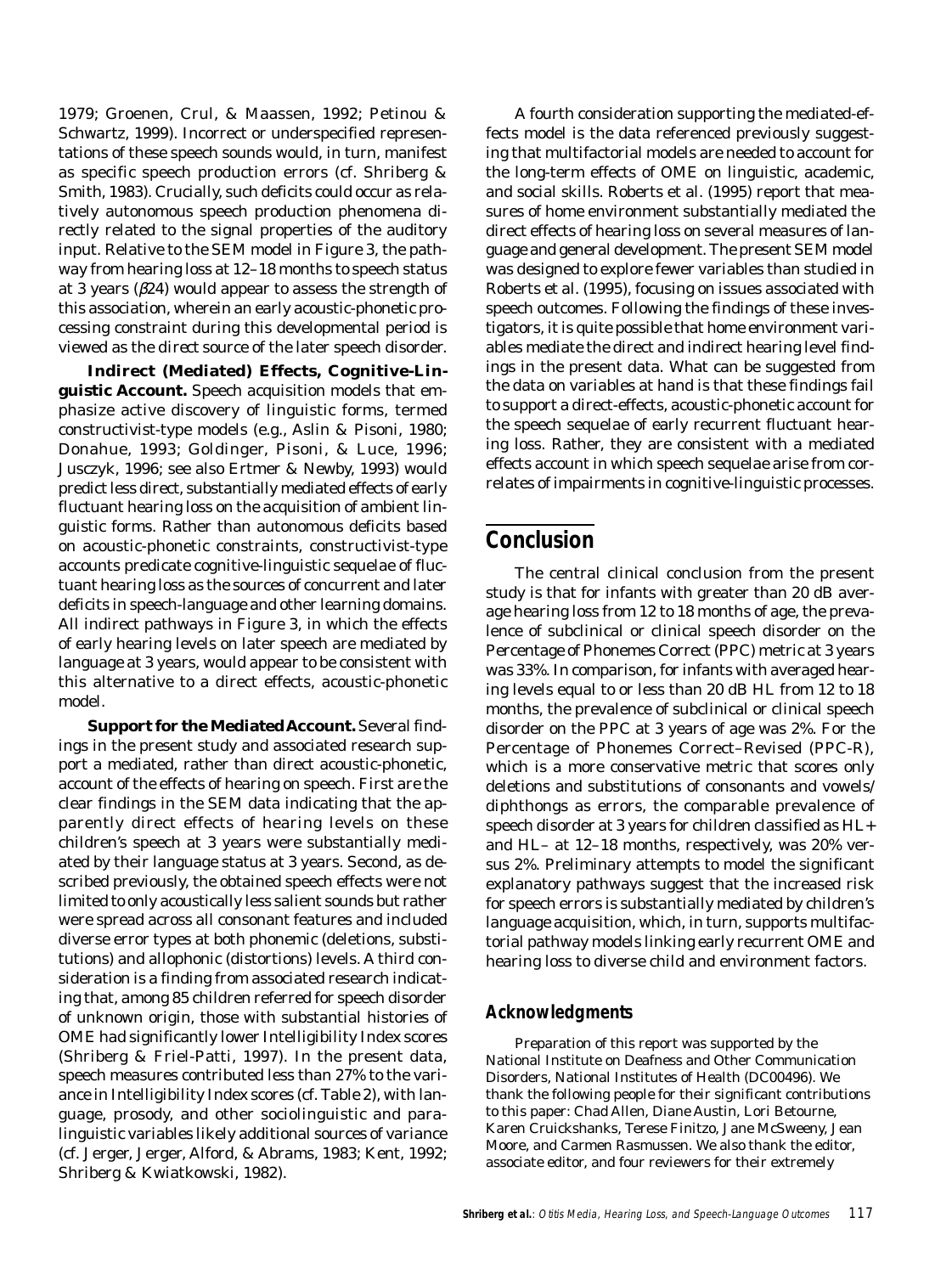valuable editorial critique. Copies of relevant technical reports are available at the Phonology Project web site: http://www.waisman.wisc.edu/phonology/.

#### **References**

- **Abraham, S. S., Wallace, I. F., & Gravel, J. S.** (1996). Early otitis media and phonological development at age 2 years. *Laryngoscope, 106*, 727–732.
- **Arbuckle, J. L.** (1997). Amos Users' Guide (Version 3.6) [Computer software manual]. Chicago: SPSS Inc.
- **Aslin, R. N., & Pisoni, D. B.** (1980). Some developmental processes in speech perception. In G. Yeni-Komshian, J. F. Kavanagh, & C. A. Ferguson (Eds.), *Child phonology: Perception and production* (pp. 67–96). New York: Academic Press.
- **Baron, R. M., & Kenny, D. A.** (1986). The moderatormediator variable distinction in social psychological research: Conceptual, strategic, and statistical considerations. *Journal of Personality and Social Psychology, 51*, 1173–1182.
- **Bentler, P. M.** (1993). EQS structural equations program manual [Computer software manual]. Los Angeles: BMDP Statistical Software.
- **Bollen, K. A.** (1989). *Structural equations with latent variables*. New York: John Wiley and Sons.
- **Brostoff, L., & Cantekin, E. I.** (1988). Observer invariant diagnosis of middle ear effusion. In D. Lim, C. D. Bluestone, J. O. Klein, & J. D. Nelson (Eds.), *Recent advances in otitis media: Proceedings of the Fourth International Symposium*. Philadelphia, PA: BC Decker Inc.
- **Brown, R. L.** (1990). The robustness of 2SLS estimation of a non-normally distributed confirmatory factor analysis model. *Multivariate Behavioral Research, 25*, 455–466.
- **Brown, R. L.** (1997). Assessing specific mediational effects in complex theoretical models. *Structural Equation Modeling, 4*(2), 142–156.
- **Cantekin, E.** (1983). Algorithm for diagnosis of otitis media with effusion. *Annals of Otology, Rhinology, and Laryngology (Supplement), 92*(6), 107.
- **Chen, H. T.** (1983). Flowgraph analysis for effect decomposition. *Sociological Methods & Research, 12*(1), 3–29.
- **Cohen, J.** (1960). A coefficient of agreement for nominal scales. *Educational and Psychological Measurement, 20*, 37–46.
- **Daly, K. A.** (1997). Definition and epidemiology of otitis media. In J. E. Roberts, I. F. Wallace, & F. W. Henderson (Eds.), *Otitis media in young children: Medical, developmental, and educational considerations* (pp. 3–41). Baltimore, MD: Paul H. Brookes Publishing Co.
- **Dobie, R. A., & Berlin, C. I.** (1979). Influence of otitis media on hearing and development. *Annals of Otology, Rhinology, and Laryngology* (Supplement)*, 88*, 48–53.
- **Donahue, M. L.** (1993). Early phonological and lexical development and otitis media: A diary study. *Journal of Child Language, 20*, 489–501.
- **Dunn, L. M., & Dunn, L. M.** (1981). *Peabody Picture Vocabulary Test–Revised.* Circle Pines, MN: American Guidance Service.
- **Ertmer, P. A., & Newby, T. J.** (1993). Behaviorism, cognitivism, constructivism: Comparing critical features from an instructional design perspective. *Performance Improvement Quarterly, 6*(4), 50–72.
- **Feagans, L. V., Kipp, E., & Blood, I.** (1994). The effects of otitis media on the attention skills of day-care-attending toddlers. *Developmental Psychology, 30*, 701–708.
- **Friel-Patti, S.** (1990). Otitis media with effusion and the development of language: A review of the evidence. *Topics in Language Disorders, 11*, 11–22.
- **Friel-Patti, S., & Finitzo, T.** (1990). Language learning in a prospective study of otitis media with effusion in the first two years of life. *Journal of Speech and Hearing Research, 33*, 188–194.
- **Goldinger, S. D., Pisoni, D. B., & Luce, P. A.** (1996). Speech perception and spoken word recognition: Research and theory. In N. J. Lass (Ed.), *Principles of experimental phonetics* (pp. 277–327). St. Louis, MO: Mosby–Year Book, Inc.
- **Gravel, J. S., & Nozza, R. J.** (1997). Hearing loss among children with otitis media with effusion. In J. E. Roberts, I. F. Wallace, & F. W. Henderson (Eds.), *Otitis media in young children: Medical, developmental, and educational considerations* (pp. 63–92). Baltimore, MD: Paul H. Brookes Publishing Co.
- **Gravel, J. S., & Wallace, I. F.** (1992). Listening and language at 4 years of age: Effects of early otitis media. *Journal of Speech and Hearing Research, 35*, 588–595.
- **Gravel, J. S., & Wallace, I. F.** (1995). Early otitis media, auditory abilities, and educational risk. *American Journal of Speech-Language Pathology, 4*(3), 89–94.
- **Groenen, P., Crul, T., & Maassen, B.** (1992, November). *Perception of the voicing distinction in children with a history of otitis media*. Paper presented at the Annual Convention of the American Speech-Language-Hearing Association, San Antonio, TX.
- **Hägglund, G.** (1982). Factor analysis by instrumental variable methods. *Psychometrika, 47*, 209–222.
- **Hall, J. W., III, Grose, J. H., & Drake, A. F.** (1997). Effects of otitis media with effusion on auditory perception. In J. E. Roberts, I. F. Wallace, & F. W. Henderson (Eds.), *Otitis media in young children: Medical, developmental, and educational considerations* (pp. 93–108). Baltimore, MD: Paul H. Brookes Publishing Co.
- **Hedrick, D., Prather, E., & Tobin, A.** (1975). *Sequenced inventory of communication development*. Seattle, WA: University of Washington Press.
- **Henderson, F. W., & Roush, J.** (1997). Diagnosis of otitis media. In J. E. Roberts, I. F. Wallace, & F. W. Henderson (Eds.), *Otitis media in young children: Medical, developmental, and educational considerations* (pp. 43–59). Baltimore, MD: Paul H. Brookes Publishing Co.
- **Hollingshead, A.** (1975). *Four factor index of social status*. Working paper available from Department of Sociology, Yale University.
- **Holm, V. A., & Kunze, L. H.** (1969). Effect of chronic otitis media on language and speech development. *Pediatrics, 43*, 833–839.
- **Jerger, S., Jerger, J., Alford, B. R., & Abrams, S.** (1983). Development of speech intelligibility in children with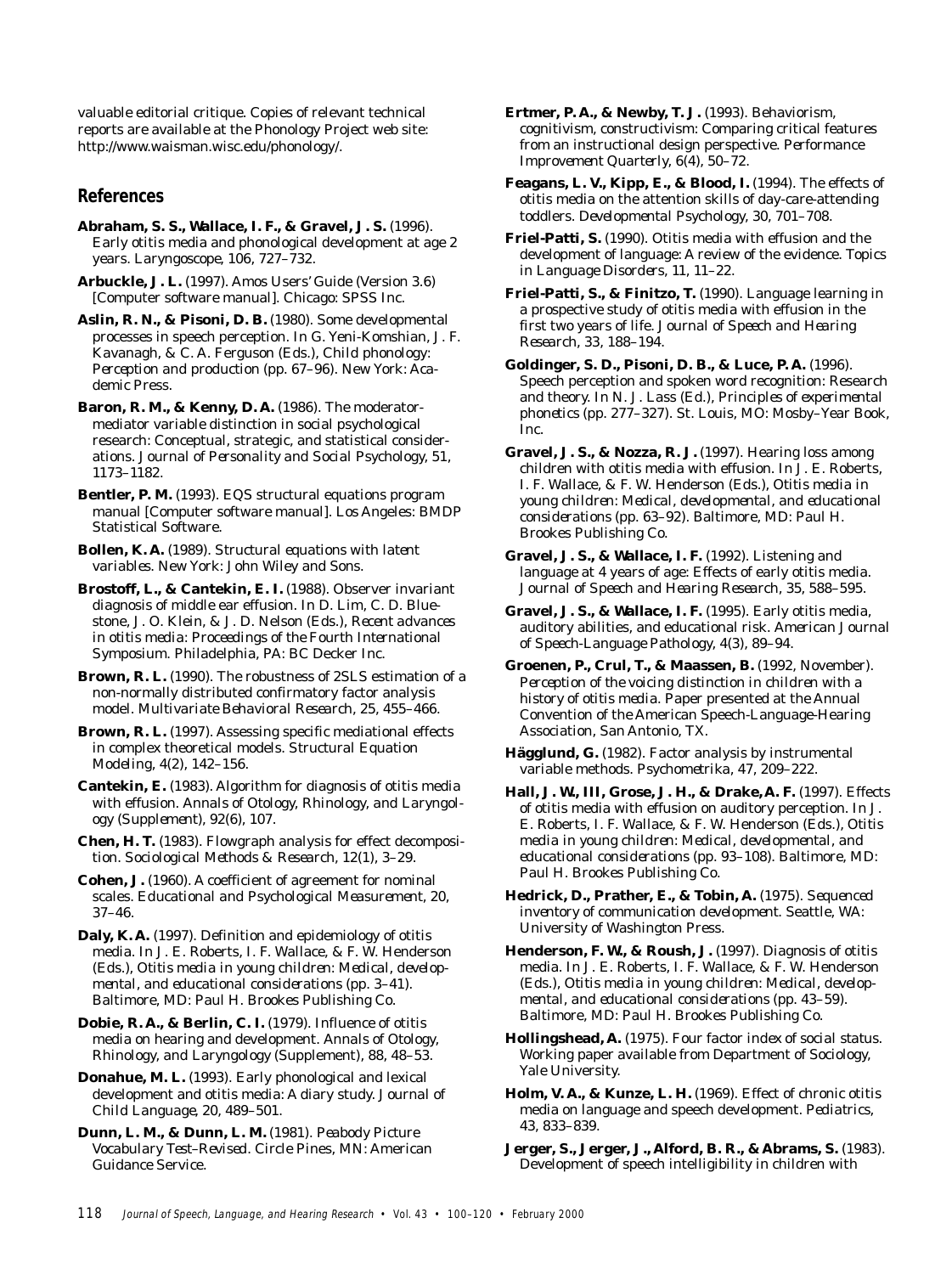recurrent otitis media. *Ear and Hearing, 4*(3), 138–145.

**Jöreskog, K. G., & Sörbom, D.** (1986). SIMPLIS [Computer program]. Mooresville, IN: Scientific Software.

**Jöreskog, K. G., & Sörbom, D.** (1993). LISREL 8 user's reference guide [Computer software manual]. Chicago, IL: Scientific Software International, Inc.

**Jusczyk, P. W.** (1996). Developmental speech perception. In N. J. Lass (Ed.), *Principles of experimental phonetics* (pp. 328–361). St. Louis, MO: Mosby–Year Book, Inc.

**Kahn, H. A., & Sempos, C. T.** (1989). *Statistical methods in epidemiology*. New York: Oxford University Press.

**Kent, R. D.** (Ed.) (1992). *Intelligibility in speech disorders: Theory, measurement and management*. Amsterdam: John Benjamins.

**Lahey, M., & Edwards, J.** (1995). Specific language impairment: Preliminary investigation of factors associated with family history and with patterns of language performance. *Journal of Speech and Hearing Research, 38*, 643–657.

**Leske, M.** (1981). Prevalence estimates of communicative disorders in the United States: Speech disorders. *Asha, 23*, 217–228.

**Maw, R., & Counsell, A.** (1997). An international perspective on otitis media with effusion. In J. E. Roberts, I. F. Wallace, & F. W. Henderson (Eds.), *Otitis media in young children: Medical, developmental, and educational considerations* (pp. 267–286). Baltimore, MD: Paul H. Brookes Publishing Co.

**McSweeny, J. L., & Shriberg, L. D.** (1995). *Segmental and suprasegmental transcription reliability* (Tech. Rep. No. 2). Phonology Project, Waisman Center on Mental Retardation and Human Development, University of Wisconsin– Madison.

**Mehta, S.** (1990). Silent otitis media: An autopsy study in stillborns and neonates. *Ear, Nose and Throat Journal, 69*, 296–317.

**Miller, J. F.** (1981). *Assessing language production in children*. Austin, TX: Pro-Ed.

**Mulaik, S. A., James, L. R., Van Alstine, J. V., Bennett, N., Lind, S., & Stilwell, C. D.** (1989). Evaluation of goodness-of-fit indices for structural equation models. *Psychological Bulletin, 105*, 430–445.

**Muthén, B. O.** (1988). *LISCOMP: Analysis of linear structural equations with a comprehensive measurement model*. Chicago: Scientific Software.

**Nittrouer, S.** (1996). The relation between speech perception and phonemic awareness: Evidence from low-SES children and children with chronic OM. *Journal of Speech and Hearing Research, 39*, 1059–1070.

**Paparella, M. M., Shea, D., Meyerhoff, W. L., & Goycoolea, M. V.** (1980). Silent otitis media. *Laryngoscope, 90*, 1089–1098.

Paradise, J. L. (1997). Developmental outcomes in relation to early-life otitis media: Present and future directions in research. In J. E. Roberts, I. F. Wallace, & F. W. Henderson (Eds.), *Otitis media in young children: Medical, developmental, and educational considerations* (pp. 287–306). Baltimore, MD: Paul H. Brookes Publishing Co.

**Paradise, J. L., Smith, C. G., & Bluestone, C. D.** (1976).

Tympanometric detection of middle ear effusion in infants and children. *Pediatrics, 58*, 198.

**Petinou, K., & Schwartz, R.** (1999). *Phonological and morphological perception in young children with otitis media*. Manuscript submitted for publication.

**Robb, M. P., Psak, J. L., & Pang-Ching, G. K.** (1993). Chronic otitis media and early speech development: A case study. *International Journal of Pediatric Otorhinolaryngology, 26*, 117–127.

**Roberts, J. E., Burchinal, M. R., Medley, L. P., Zeisel, S. A., Mundy, M., Roush, J., Hooper, S., Bryant, D., & Henderson, F. W.** (1995). Otitis media, hearing sensitivity, and maternal responsiveness in relation to language during infancy. *The Journal of Pediatrics, 126*, 481–489.

**Roberts, J. E., & Wallace, I. F.** (1997). Language and otitis media. In J. E. Roberts, I. F. Wallace, & F. W. Henderson (Eds.), *Otitis media in young children: Medical, developmental, and educational considerations* (pp. 133–161). Baltimore, MD: Paul H. Brookes Publishing Co.

**Roberts, J. E., Wallace, I. F., & Henderson, F. W. (Eds).** (1997). *Otitis media in young children: Medical, developmental, and educational considerations*. Baltimore, MD: Paul H. Brookes Publishing.

**Roberts, K.** (1997). A preliminary account of the effect of otitis media on 15-month-olds' categorization and some implications for early language learning. *Journal of Speech, Language, and Hearing Research, 40*, 508–518.

**Roland, P. S., Finitzo, T., Friel-Patti, S., Brown, K. C., Stephens, K. T., Brown, O., & Coleman, J. M.** (1989). Otitis media—incidence, duration, and hearing status. *Archives of Otolaryngology—Head & Neck Surgery, 115*, 1049–1059.

**Rvachew, S., Slawinski, E. B., Williams, M., & Green, C. L.** (1996a). Formant frequencies of vowels produced by infants with and without early onset otitis media. *Canadian Acoustics, 24*(2), 19–28.

**Rvachew, S., Slawinski, E. B., Williams, M., & Green, C. L.** (1996b). The impact of early onset otitis media on prelinguistic speech development. *Journal of Speech-Language Pathology and Audiology, 20*, 247–255.

**Rvachew, S., Slawinski, E. B., Williams, M., & Green, C. L.** (1999). The impact of early onset otitis media on babbling and early language development. *Journal of the Acoustic Society of America, 105*, 467–475.

**Sackett, D. L., Haynes, R. B., Guyatt, G. H., & Tugwell, P.** (1991). *Clinical epidemiology: A basic science for clinical medicine* (2nd ed.). Boston, MA: Little, Brown and Co.

**Schwartz, R. G., Mody, M., & Petinou, K.** (1997). Phonological acquisition and otitis media. In J. E. Roberts, I. F. Wallace, & F. W. Henderson (Eds.), *Otitis media in young children: Medical, developmental, and educational considerations* (pp. 109–131). Baltimore, MD: Paul H. Brookes Publishing Co.

**Shriberg, L. D.** (1986). PEPPER: Programs to Examine Phonetic and Phonologic Evaluation Records [Computer program]. Hillsdale, NJ: Lawrence Erlbaum.

**Shriberg, L. D.** (1993). Four new speech and prosody-voice measures for genetics research and other studies in developmental phonological disorders. *Journal of Speech and Hearing Research, 36*, 105–140.